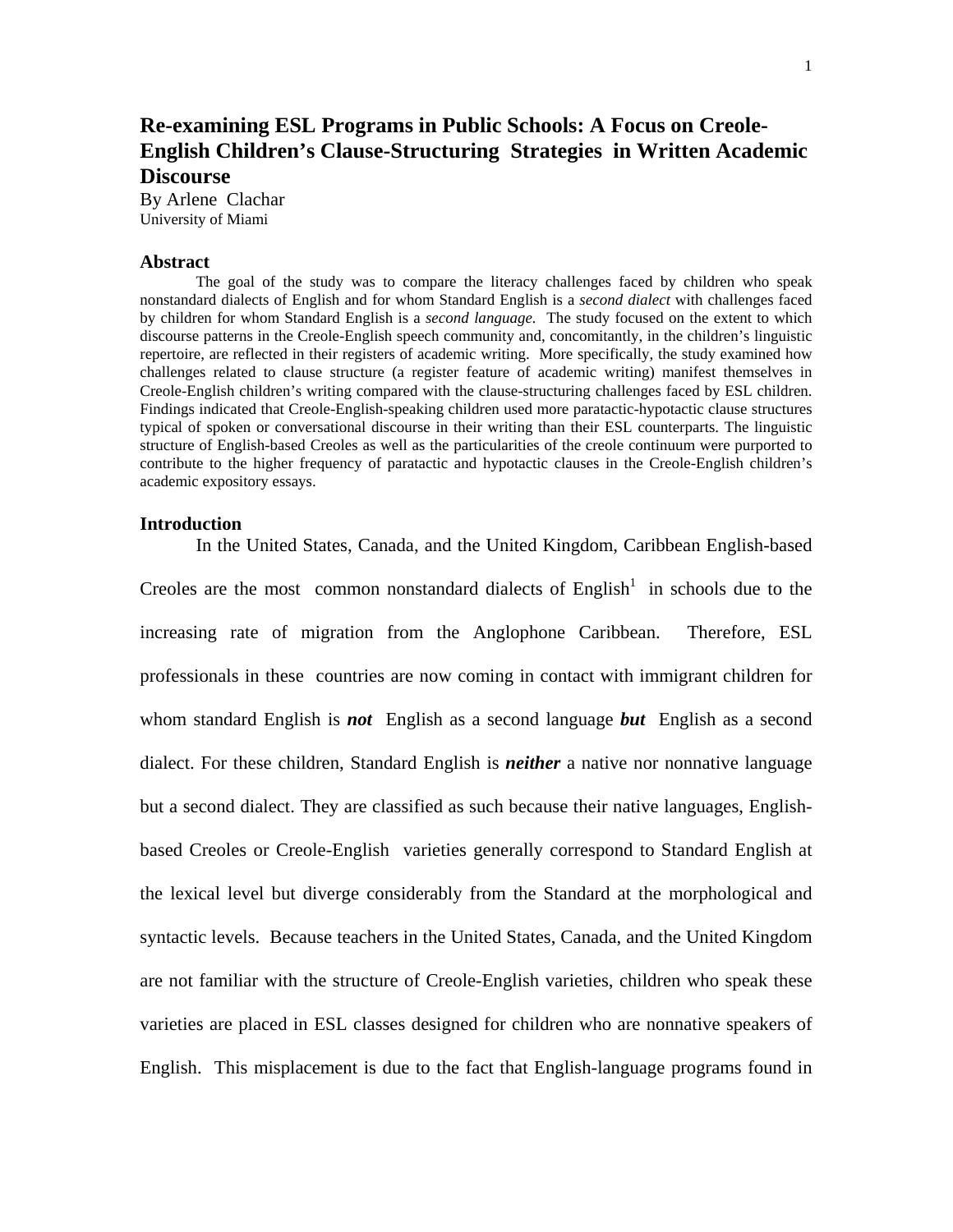public schools in the above-mentioned countries represent a dichotomy - one for children who are *native* speakers of English and the other for children who are *nonnative* speakers English, i.e., children who are ESL learners. This dichotomy is problematic in

that it has historically marginalized and excluded one of the largest populations of speakers of nonstandard dialects of English in the schools, namely, Creole-Englishspeaking children. Therefore, these children's linguistic experiences are not recognized and their literacy needs are usually not attended to (Clachar, 2003).

 This study takes the position that Creole-English children exhibit different literacy challenges than do children who are ESL learners. Thus, the misplacement of Creole children in ESL classes may compound their difficulties related to academic writing skills. In order to address this postulation as well as to facilitate international research in the area of ESL and ESD<sup>2</sup>, the study focused on Creole-English and ESL children in the United States with the future goal of including a similar population of immigrant children in the metropolitan area of Toronto in Canada. I report findings of the study which examined the different ways in which Creole-English-speaking immigrant children and ESL children grapple with the register features of academic discourse, specifically, the clause structure of academic discourse. I explored clause structure, as a register feature of academic school-based writing, because it is related to choices at the clause level which, in turn, influence the entire textual organization of academic writing (Halliday, 1994). In addition, clause structure is construed in certain *lexical* and *grammatical* resources of language and the ability to use the appropriate resources may have far-reaching challenges for Creole-English speaking children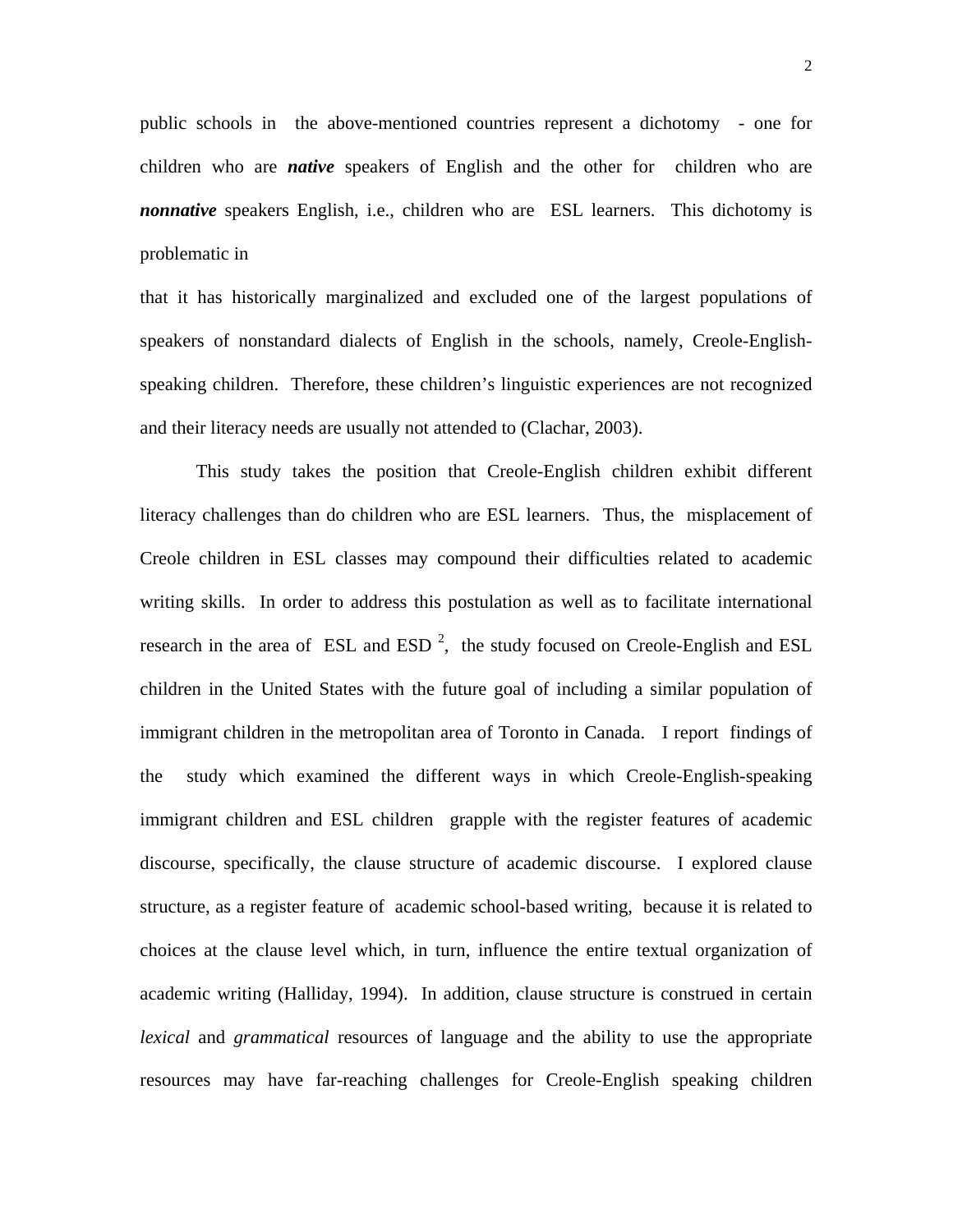acquiring register features of academic writing due to the fact that the *lexical* overlap found in

Creole **English** and Standard **English** often disguises fundamental *grammatical* differences between the creole and the standard (Craig, 1998). Thus, this phenomenon tends to mask the *lexical* and *grammatical* features that distinguish spoken discourse (Creole-English varieties occur predominantly in spoken discourse) from written academic discourse. As a result, Creole-English-speaking children may face unique challenges acquiring the subtle but pervasive lexical and grammatical features that define the registers of written academic writing.Children who are nonnative speakers of English, that is, children who are ESL learners, are *not* likely to face such challenges because their native languages such as Spanish, French-based Creoles (such as Haitian Creole), Arabic, Vietnamese, and Farsi, etc., do not have lexical overlap with Standard English.

### **Registers : Rationale For Their Use The Study**

In order to produce a well-written task, students need to have a clear notion of the textual form that this written task will assume and they need to master the lexical and grammatical resources that reflect the textual form. These requirements are captured by the concept *register*. Register refers to the configuration of lexical and grammatical resources that define particular uses of languages (Halliday & Hasan, 1989; Martin, 1992; Ball, 2004). "Registers vary because what we do with language varies from context to context" (Schleppegrell, 2001, p.432). Therefore, register differences manifest themselves through different lexical and grammatical resources that language users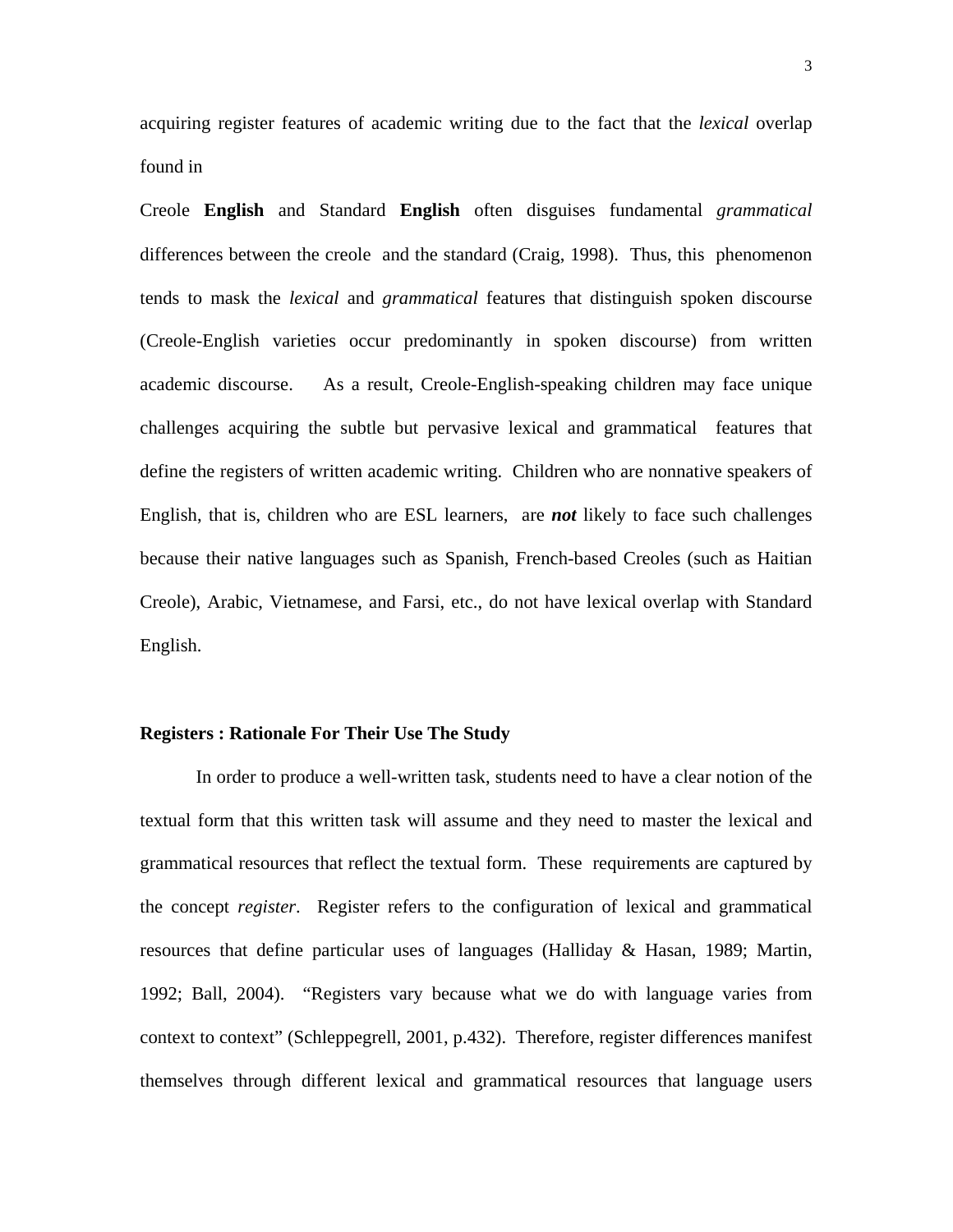choose as they respond to the demands of various writing tasks. It follows then that some registers are suitable for tasks typical of informal spoken discourse and some registers are appropriate for tasks characteristic of written academic discourse. The production of academic writing lies in the hidden and complex challenge of moving from the lexical and grammatical resources typical of the registers of speech to those resources typical of the registers of academic discourse. In Standard English, the resources which distinguish registers of spoken discourse from academic discourse are subtle but pervasive. The tendency, therefore, is for non-proficient writers to transfer speech registers into their academic writing (Van Lancker-Sidtis & Rallon, 2004; Schleppegrell, 2001).

#### **Research Questions**

 As stated earlier, the study examined how Creole-English children grapple with one of the register features of academic discourse - *clause structure*. More specifically, the study aimed at finding out what develops in the development of academic writing produced by children who speak a nonstandard dialect of English (in this case, Creole English) with respect to : (1) the influence of the Creole-English speech community and, thus, the linguistic repertoire of Creole-English-speaking children on the acquisition of clause structure typical of registers of academic discourse; (2) a comparison of clausestructuring strategies used by Creole-English speaking children with those used by ESL children in academic expository writing; and (3) implications for classroom instruction. The aims of the study are depicted in the following research questions: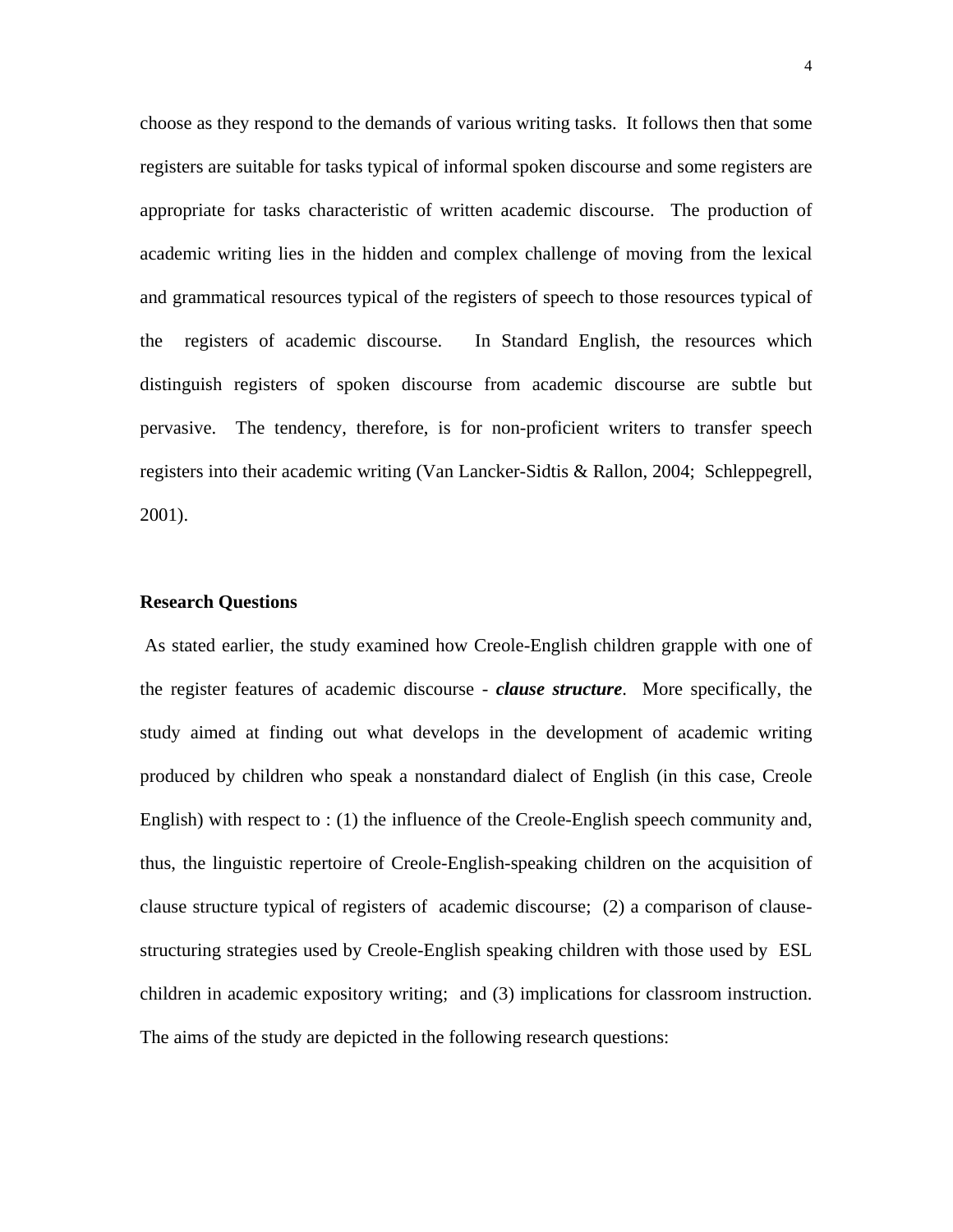**Research Question 1** : To what extent are the discourse patterns in the Creole-English speech community and, concomitantly, Creole-English-speaking children's linguistic repertoire, reflected in the children's registers of academic writing?

**Research Question 2**: How do challenges related to clause structure manifest themselves in Creole-English-speaking children's written academic discourse compared with the clause-structure challenges faced by ESL children?

**Research Question 3** : How can the findings from the study inform teachers of the linguistic complexity of academic writing? How does this complexity differ with respect to the challenges faced by Creole-English-speaking children versus ESL children?

# **Design Of The Study**

The design of the study included six components which were ultimately combined to address the above research questions. The first component provided background information on the *discourse patterns of the Creole-English speech community* and thus, Creole-English children's linguistic repertoire, since the study adopts the socio-cognitive notion of literacy that children's interactional experiences and cultural bases of discourse patterns in their speech communities are related to the cognitive aspects of writing. An understanding of the discourse features in the Anglophone Caribbean is important for another reason: The children's predominant speech patterns are likely to exhibit varying degrees of creole influence on the acquisition of registers of academic writing - a phenomenon which must be accounted for when analyzing the children's writing samples. The second component discussed how lexical and grammatical resources are used to construct *clause structure* that is expected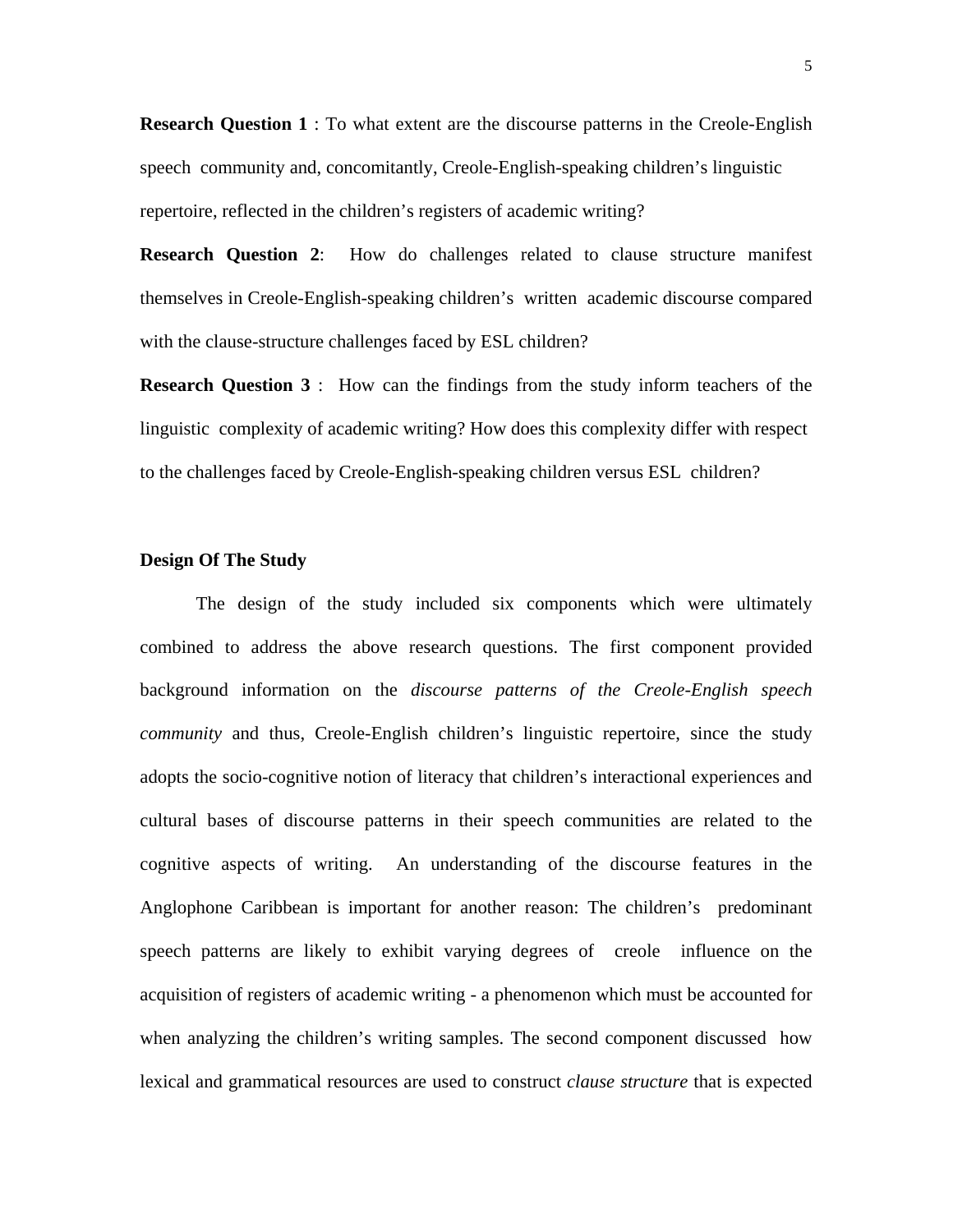in academic writing. More specifically, it discusses the ways in which registers of spoken discourse differ from registers of written academic discourse with respect to clause-structuring strategies. The third component, *the method*, described some of the prominent linguistic features of Creole-English varieties which were used to classify the children's speech patterns. This information was extremely crucial in assessing the extent to which varying degrees of creole features in the children's speech are likely to affect their acquisition of clause structure known to be characteristic of registers of academic writing. The fourth component, *coding of data*, focused on how the clauses in the children's writing samples were coded in order to carry out the analysis of the data and address the research questions stated above. The fifth component, *analysis of data and discussion of findings* focused on the manner in which challenges related to clause structure manifest themselves in Creole-English-speaking children's written academic discourse as well as the extent to which the discourse patterns in the Creole-English speech community were reflected in the children's registers of academic writing. These challenges were then compared with those faced by ESL children. The sixth component, *implications for classroom instruction*, discussed how the findings gleaned from the analysis of written data produced by both Creole-English-speaking and ESL children can be used to inform teachers about the subtle but pervasive linguistic complexities of clause structure related to academic discourse as well as how to address the differences in clause-structuring strategies used by the two ethnolinguistic groups. The remainder of this study will be devoted to each of the six components.

# **Discourse Patterns Of The Creole-English Speech Community**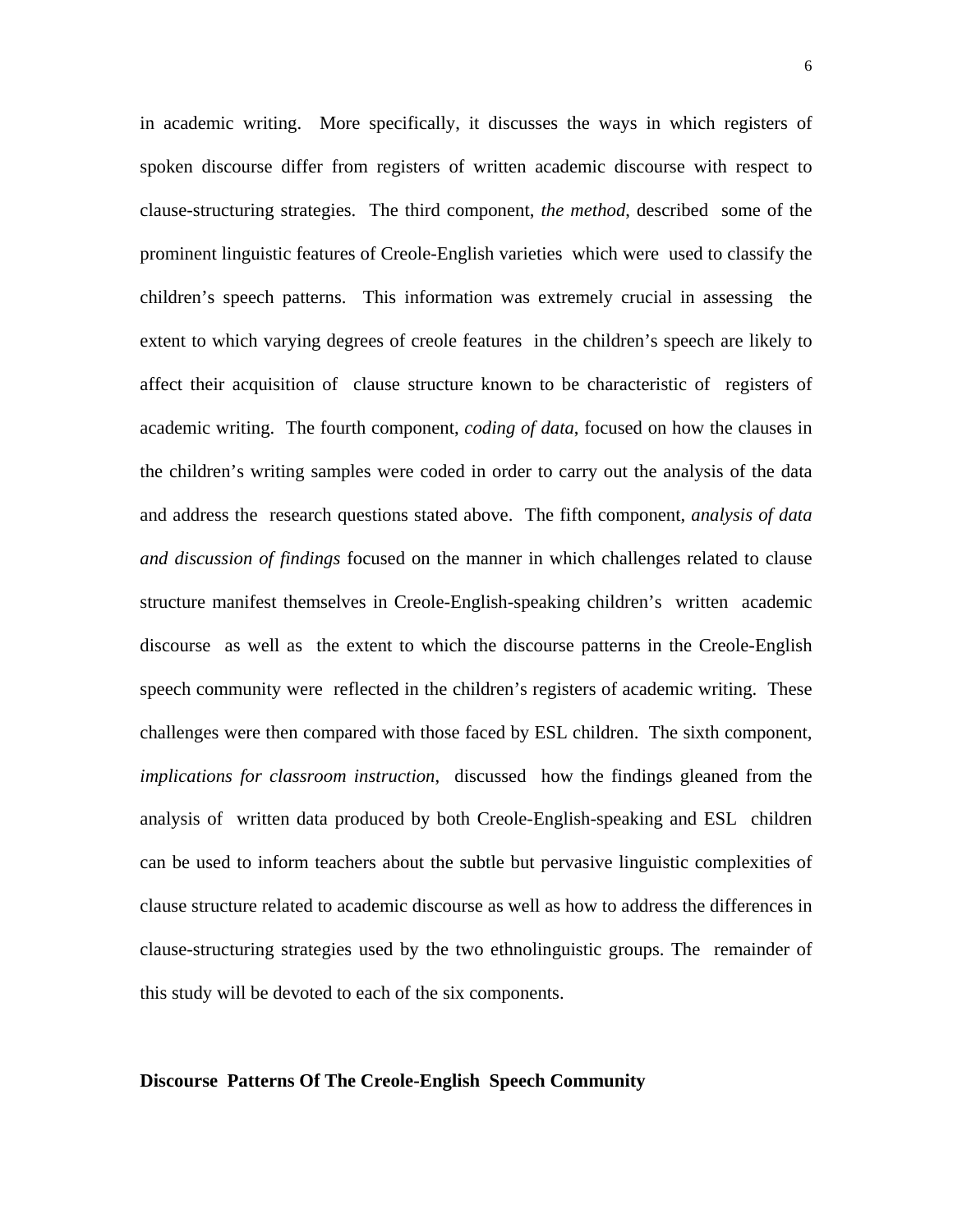English-based Creoles or Creole-English varieties in the Caribbean correspond to Standard English at the lexical level but diverge from Standard English at the grammatical level. In addition, Caribbean English-based Creoles operate in a sociolinguistic environment where there is a great deal of interaction between the standard variety of English and the conservative creole. As a result, the linguistic repertoire of Creole-English speakers has been characterized by what DeCamp (1971) calls a creole continuum indicative of tremendous variability as speakers move back and forth between the two typologically and genetically distinct languages, that is, the English-based Creole or the Creole-English variety and Standard English. It is important to point out that the notion of the creole continuum has not been without controversy. Over the past two decades there have been disagreements voiced by linguists regarding the appropriateness of the term "continuum" to describe the Angolphone Caribbean or the English-speaking Caribbean communities (e.g., Antigua, Guyana, Jamaica, Tobago). This study endorses the creole continuum to describe these English-speaking Caribbean communities as accurate and theoretically sound due to the fact that there is a continuous transitional range of lectal varieties "representing the fusion and interaction of varying subsystems which exhibits no clear lines of demarcation" between the conservative creole and the local variety of Standard English (Rickford, 1987, p. 18). In other words, there is no clear-cut division between the creole and the Standard.

What is unusual and interesting about the creole continuum is that there is a spectrum of speech varieties ranging from the conservative creole (*the basilect*), to the intermediate creolized varieties (*the mesolect*), to the standard variety of English (*the acrolect)*, a phenomenon which gives rise to a great deal of linguistic fluidity, that is, any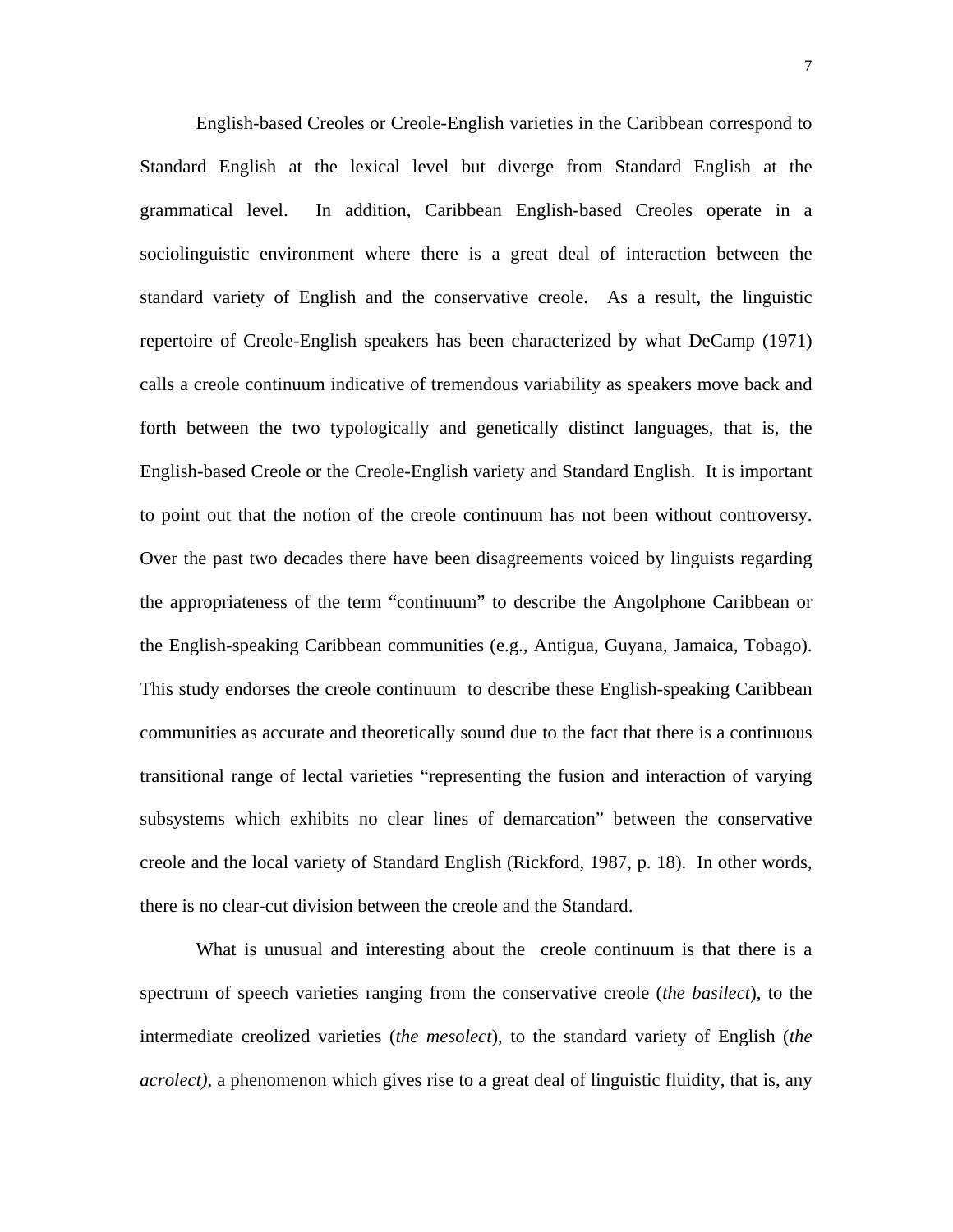variable, whether it be phonological, morphological, or syntactic, can have as its variants, features that are identifiable with the conservative creole variety (basilectal features), features identified with the Standard English variety (acrolectal), and several other intermediate variants diagnostic of the mid-range zone of the continuum (mesolectal features). Concomitantly, in a single conversational exchange, Creole-English speakers are likely to use a combination of linguistic features which are identifiable with the creole (the basilect), linguistic features identifiable with the intermediate creolized varieties of English (the mesolect), and features which are typical of the Standard English variety (the acrolect) (Alleyne, 1980). For example, a Creole-English speaker will sometimes use *mi ben kom,* sometimes *mi did kom, mi kom,* or *mi kyem* ("I came"). The same speaker will variably use *mi a kom* alongside *mi da kom*, *mi komin, a komin,* or *aim komin* ("I am coming"). Thus, there is a considerable amount of bidirectional style shifting along the creole continuum, a factor which causes Creole-English-speaking children to have difficulties building a separate mental representation for Standard English because of the blurred boundaries between the English-based Creole and Standard English. Two ramifications stem from this. First, Creole-English speakers (like speakers of other nonstandard dialects of English such as African-American Vernacular English) may believe that they already know Standard English and thus, may not be motivated to confine themselves to Standard English patterns in their writing. Second, they may not recognize new English features taught to them such as register features of academic writing, and thus, they may fail to use them. Such literacy concerns are not typical of ESL children. In examining and comparing the clause-structuring strategies of Creole-English-speaking children with those of ESL children, the study highlighted an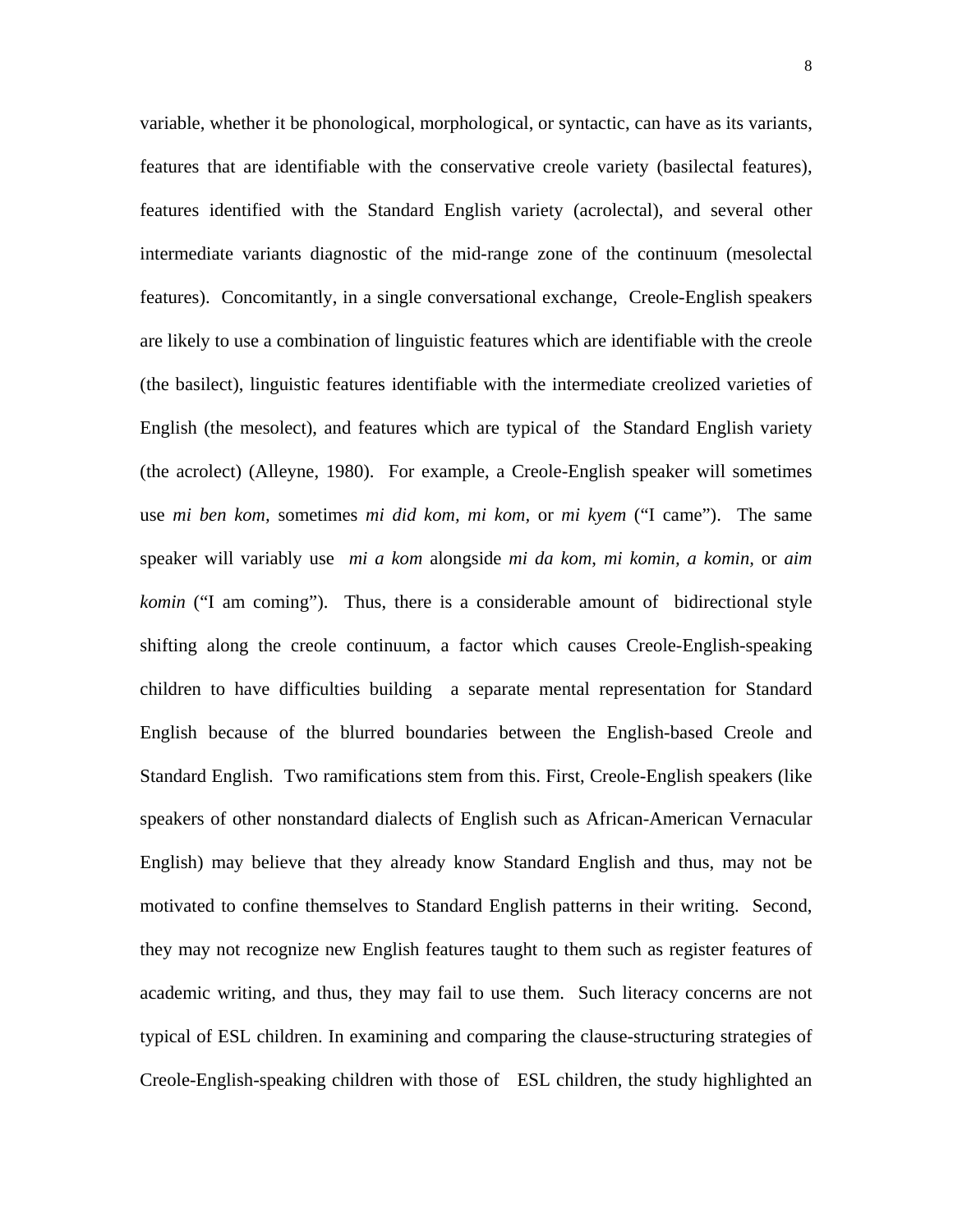oversight in the ESL curriculum in the public school system in the United States - that of viewing English-language programs as either for native speakers of English or for nonnative speakers of English, that is, ESL learners. By examining clause-structuring strategies used by Creole-English-speaking children and ESL children, this study intends to show that Creole-English children who are neither native nor nonnative speakers of English represent a separate category of students, a category of students whose literacy needs cannot be addressed by an ESL curriculum, but by one that attends to their specific writing challenges.

## **Clause Structure As A Register Feature Of Written Academic Discourse**

 Halliday (1982) submits that texts and clauses have similar properties, stating that "no one clause can recapitulate the whole text, but all contribute, and some achieve a remarkable likeness, because the systems of the clause embody all the semantic components from which the text is built in a way that allows infinite variety " (p.230). In other words, by examining the challenges associated with the students' use of clauselevel structures typical of academic discourse one can gain insight into the way these challenges are reflected in the textual organization of academic discourse and the cognitive and linguistic processes involved in moving from conversational registers to written academic registers. Therefore, the main goal of this study was to observe and compare how Creole-English and ESL children grappled with unfamiliar register features at the clause level which, in turn, reflected the academic quality of their written texts.

In spoken language, clauses are structured so that they are chained together in succession, in the form of coordinate clauses, frequently leading to very long utterances. Therefore, the writer who uses a strategy of clause-chaining, linking hypotactic and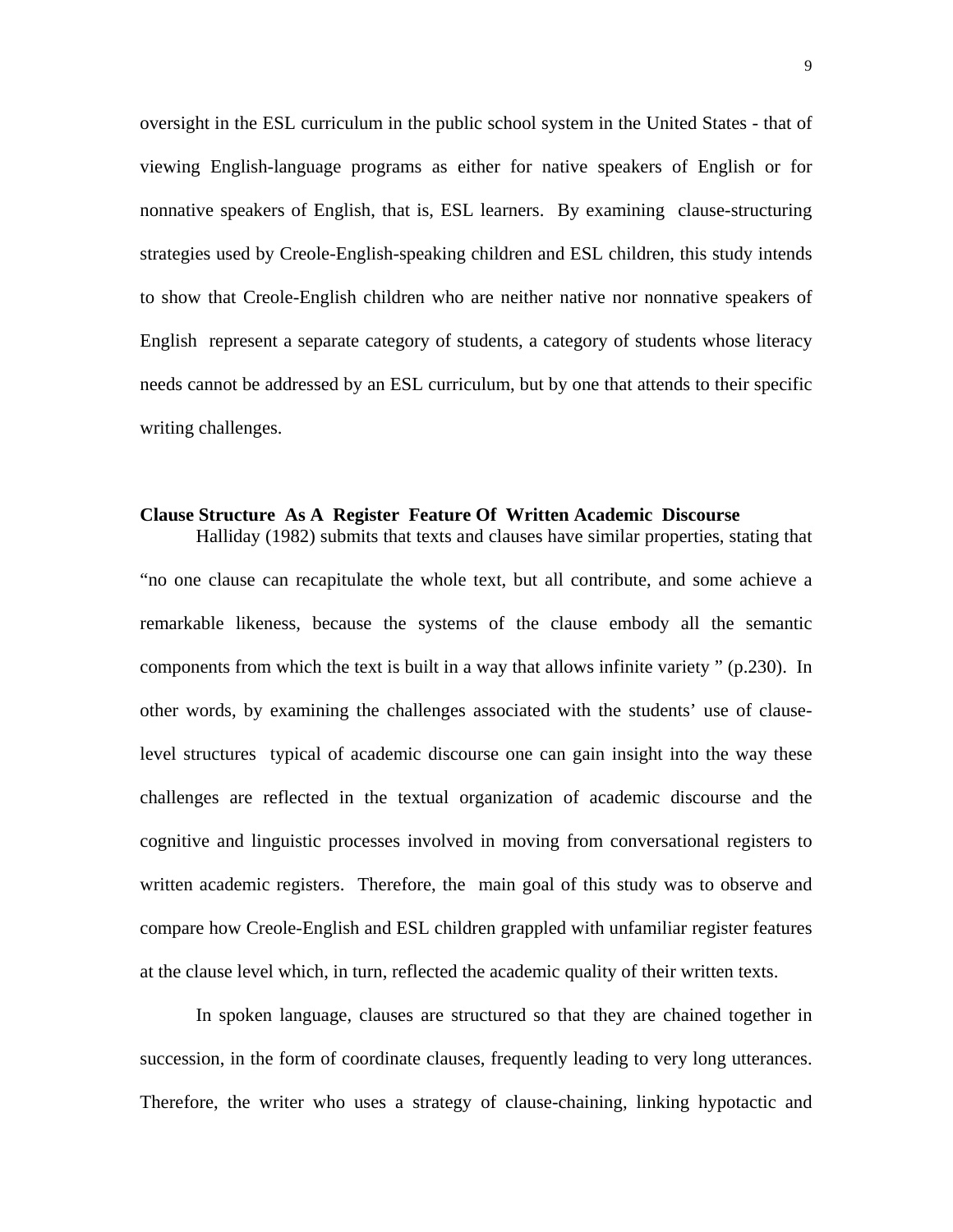paratactic clauses (explained below) to form "longer sentences, realizes a more oral register" (Colombi, 2002, p.70). On the other hand, in written language, the writer who uses a strategy that structures clauses so that they are embedded, typically employs a more academic register. Thus, clause structure is a crucial register feature of academic expository writing and must be addressed in order to understand the underlying subtle challenges facing emergent writers. This study focused on four types of clauses described by Halliday (1994). They are: (a) the main clause which introduces a paratactic sequence or the dominant clause in a hypotactic lause relationship; (b) the hypotactic clause which is dependent on another clause but does not assume an integral role in that clause, examples are adverbial clauses, clauses expressed through verbs of thinking or saying, and nonrestrictive relative clauses; (c) the paratactic clause which is linked to the main clause by a coordinating conjunction; and (d) the embedded clause, which unlike the hypotactic clause, is dependent on another clause and is an integral part of that clause, examples of such clauses are restrictive relative clauses, comparative clauses, and complementizer clauses. Table 1 shows sentences with the different types of clauses.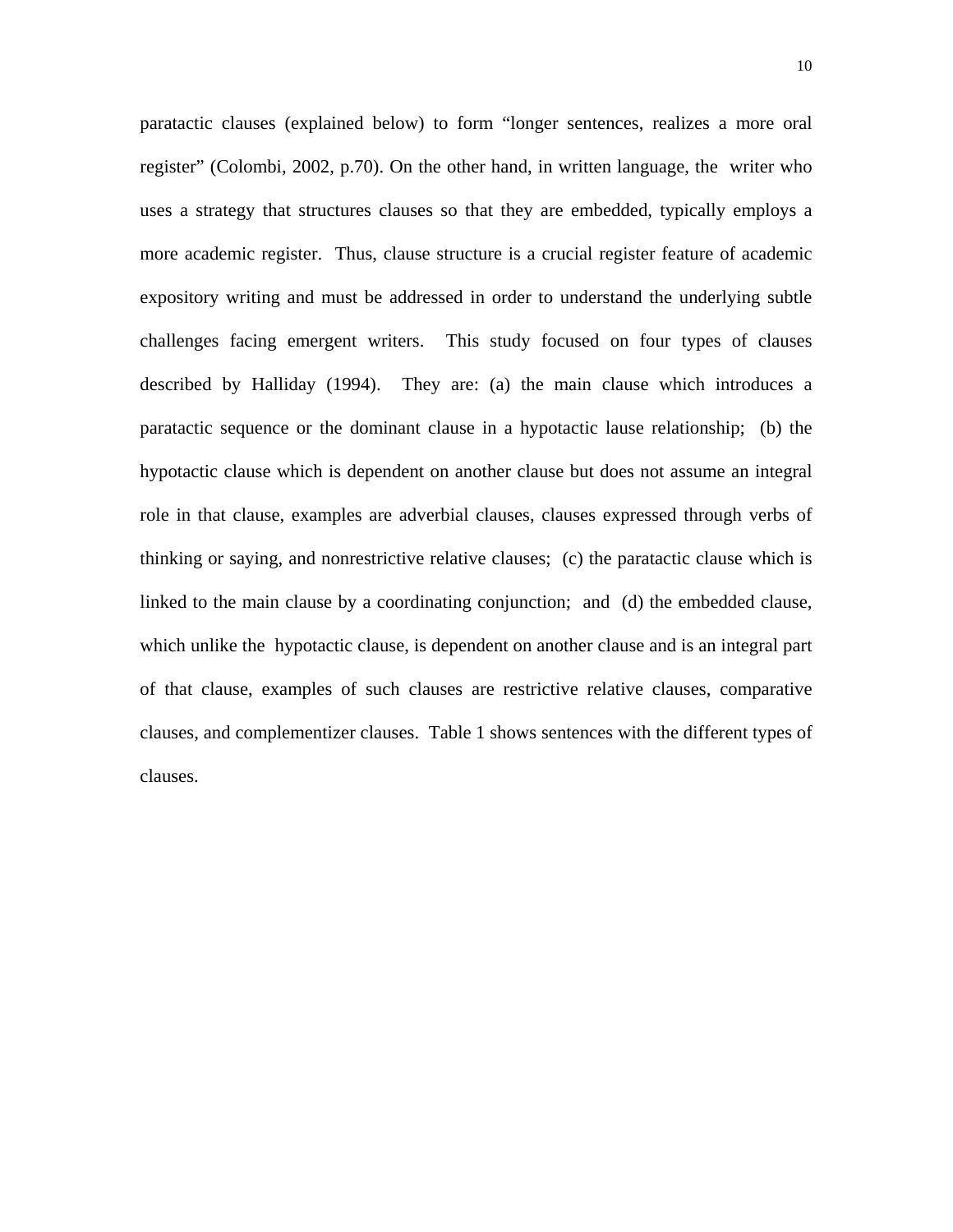| <b>Clause</b>                                                     | <b>Type</b> |
|-------------------------------------------------------------------|-------------|
| 1. They do not take good care of their health                     | hypotactic  |
| and so they get sick often.                                       | paratactic  |
| 2. The theory clearly explains the causes of the political unrest | main        |
| that that constantly plague these countries.                      | embedded    |
| 3. The author illustrates the motivation                          | main        |
| that children get from writing their own reading materials        | embedded    |
| that they create based on their own life experiences.             | embedded    |
| 4. The second justification is that                               | main        |
| if the school board disagrees with these new laws                 | hypotactic  |
| that the County has provided,                                     | embedded    |
| if the committee is comfortable spending a lot of                 |             |
| time in meeting rooms, in deliberations, even on weekends         | hypotactic  |
| then I suggest                                                    | hypotactic  |
| they inform the County of their disagreement                      | hypotactic  |
| and stop wasting parents' precious time                           | paratactic  |
| which they can spend with their children at home.                 | embedded    |

**\_\_\_\_\_\_\_\_\_\_\_\_\_\_\_\_\_\_\_\_\_\_\_\_\_\_\_\_\_\_\_\_\_\_\_\_\_\_\_\_\_\_\_\_\_\_\_\_\_\_\_\_\_\_\_\_\_\_\_\_\_\_\_\_\_\_\_\_\_\_** 

**Table 1 Types of Clause Structure\*** 

\*adapted from Colombi (2002)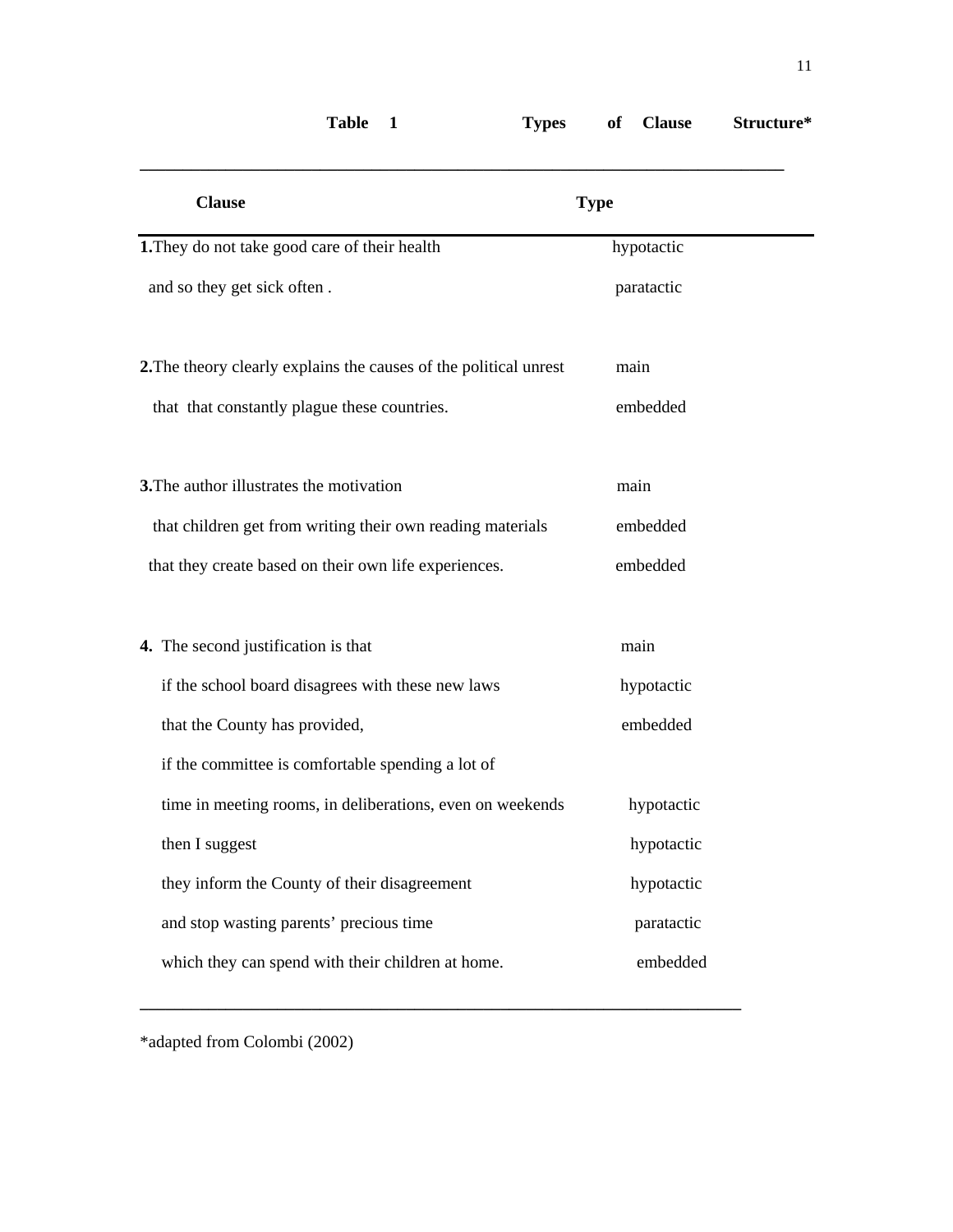Recent developments in the area of text analysis have submitted that by focusing on clause linkages through hypotaxis, parataxis and embedding, we can identify important distinctions between registers of conversational discourse and registers of academic text. For example, Schleppegrell and Colombi (1997, p.488) have convincingly demonstrated that by looking at paratactic and hypotactic clauses together and by distinguishing them from embedded clauses, researchers are able to move "beyond the category of subordinate clause and make a finer distinction between clauses that independently contribute to discourse structure (hypotactic and paratactic) and those that function as part of another clause (embeddings)." This distinction is borne out by analyzing the two types of relative clause - restrictive and nonrestrictive. As stated earlier, restrictive relative clauses are typical of embedded clauses whereas nonrestrictive relative clauses re characteristic of hypotactic clauses. The following examples (taken from the writing samples of children who participated in the study) clarify the distinction:

- 1) The constant errors in the handbook annoyed the meticulous teacher, **who** would spend a lot of time revising the materials.
- 2) I sent the video to my brother **who** works in New Jersey.

 According to Halliday (1994), both of the *who* subordinate clauses appear to give the illusion of the same surface structure, however, a closer analysis reveals different meanings. In (1) the nonrestrictive relative clause does not describe "the meticulous teacher" in the same manner that the restrictive relative clause in (2) describes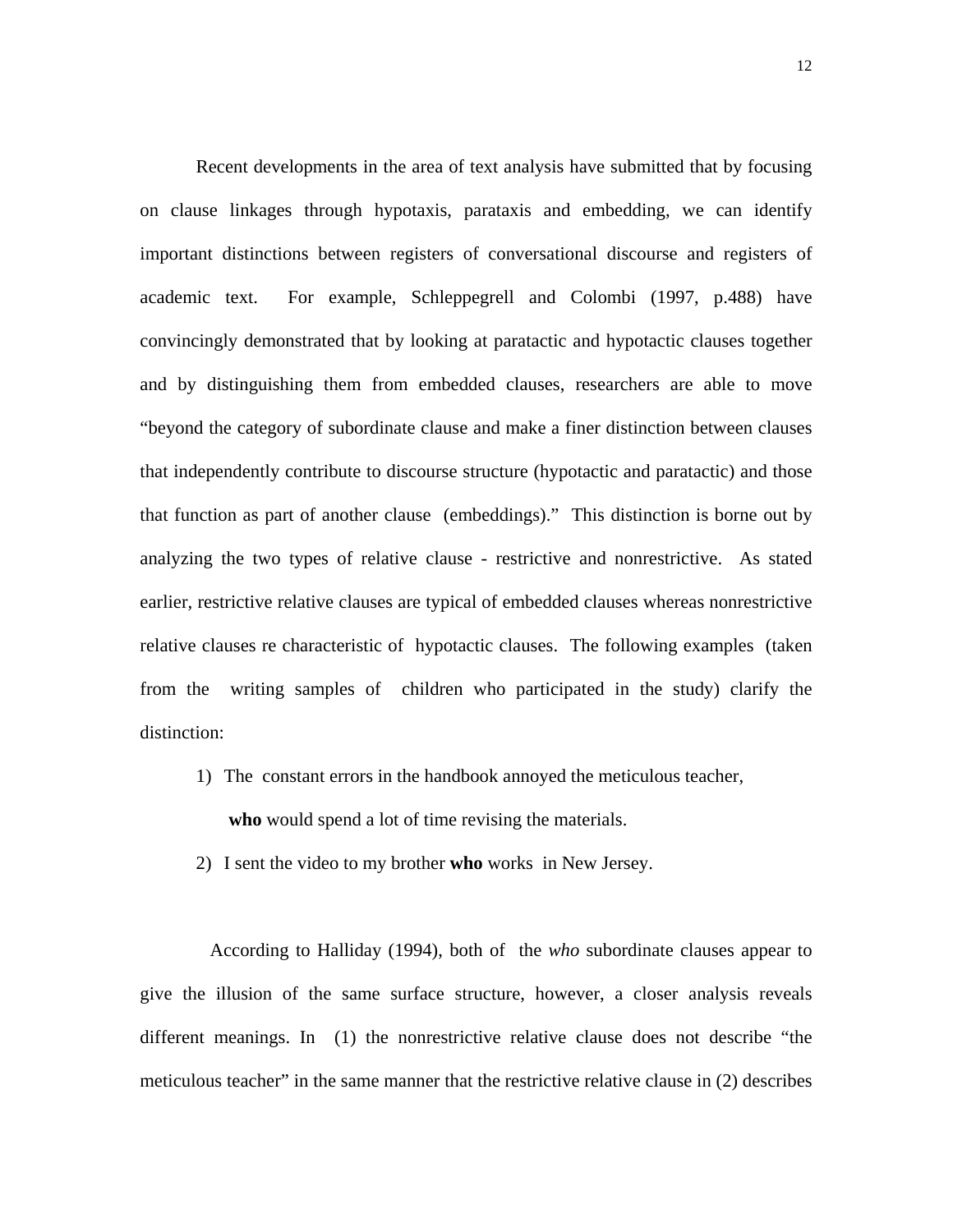"my brother." Instead, the *who* clause in (1) provides further information about the teacher, whose identity is already noted. For this reason, hypotactic (nonrestrictive) relative clauses are not limited to the description of head nouns, as in (2) which is typical of embedded (restrictive) relative clauses. Therefore, the hypotactic relative clause is a device for extending ideas whereas the embedded relative clause is a device for limiting information to the head noun. It is clear that hypotactic clauses lead to elaborate and expanded clause complexes typical of oral registers while embedded clauses tend to constrain and compact information into lexically dense clauses typical of academic registers.

# **Hypothesized challenges related to the use of clause structure in written academic discourse**

 The power of the creole continuum lies in the ability it gives to mix *basilectalmesolectal-acrolectal* varieties in contact (see section Discourse Features of the Creole Speech Community discussed above) not only to produce a very rich semantic system but, the ability it gives its speakers to engage in acts of identity, asserting through their language, both ethnic solidarity and distinctiveness (Le Page and Tabouret-Keller, 1985). Such richness might not be achieved as effectively with *one* variety alone. From the perspective of the acquisition of academic writing in Standard English, the mixing of these varieties due to the bidirectional shifting between Creole English (the *basilect and the mesolect*) and Standard English (the *acrolect*) can create a blurring of distinctness on the part of the Creole-English speaker as to what linguistic system belongs to Creole English on one hand, and what constitutes the linguistic system of Standard English on the other. A crucial point that must be brought to the fore in this study is the relevance of the creole and the creole continuum to the hypothesized effect on the development of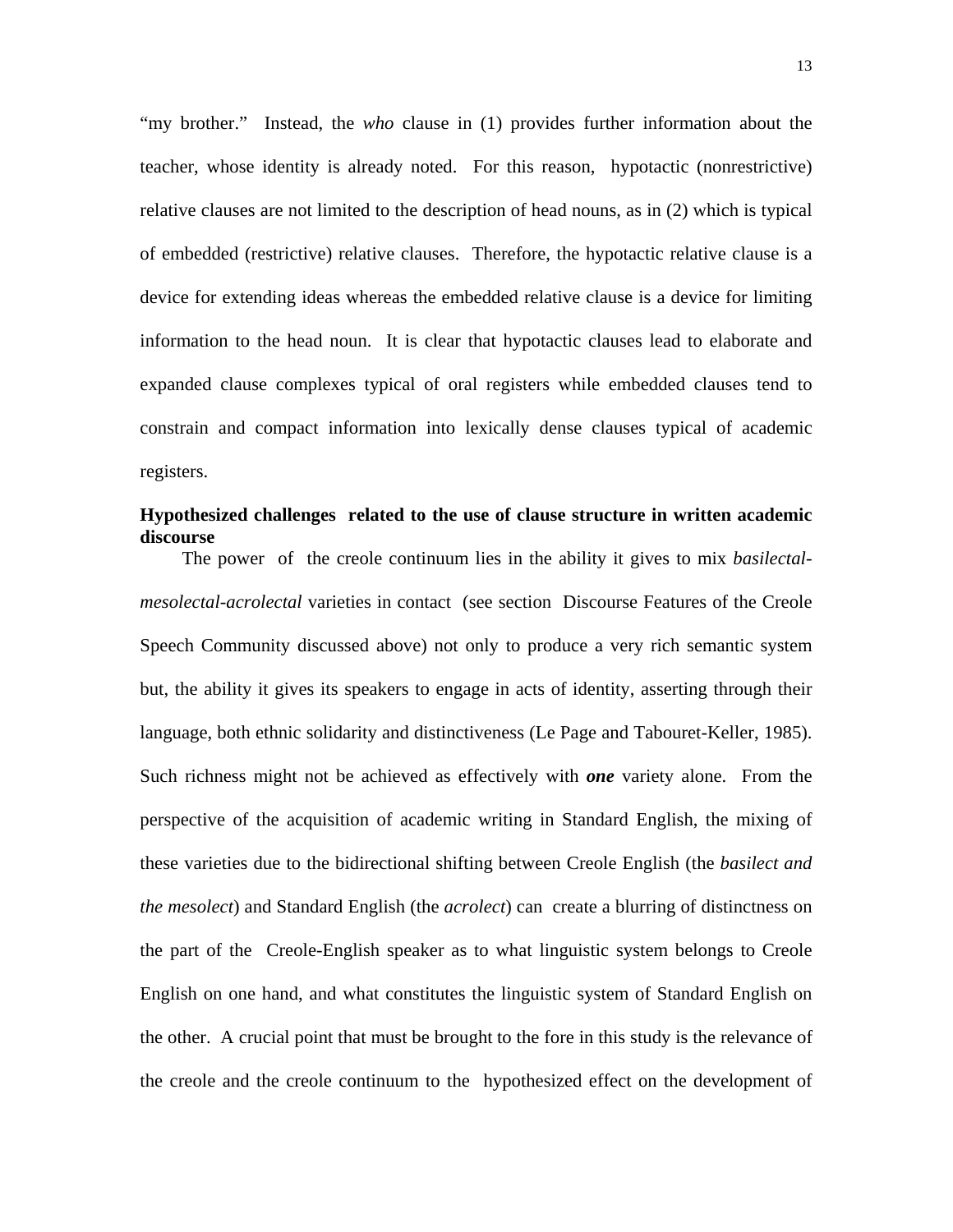register features of academic writing by Creole-English-speaking children. Unlike Spanish, Russian, French, Vietnamese, etc, which are clearly very different languages from English, Creole English shows a *considerable vocabulary overlap* with Standard English but diverges from the Standard with respect to the morphological and syntactic systems. This phenomenon creates a blurring of distinctness or even confusion on the part of the Creole-English speaker between the linguistic system of the English-based Creole and that of Standard English ( a phenomenon which is not likely to create challenges for ESL learners such as native speakers of Spanish, French, Russian, Haitian Creole, Farsi, Vietnamese ESL learners, etc.). As a result, the Creole-English speaker might have difficulty separating certain grammatical features that link paratactic and hypotactic clauses typical of Creole English ( which occurs predominantly in spoken discourse) from the grammatical features that link main and embedded clauses typical of Standard English academic writing. Moreover, the bidirectional shifting between Creole English (the basilectal and mesolectal varieties) and Standard English (the acrolectal variety) creates a continuum space for mixing the Creole-English and the Standard-English varieties in contact. These varieties are not problematic in the oral mode but become extremely problematic in written academic English because they do not have full grammatical equivalents in the Standard English system (Youssef & James, 1999). Thus, in moving from registers that are typical of spoken discourse to the registers that are appropriate for written academic English, Creole-English-speaking children must learn to distinguish the oral mode that allows the mixing of the Creole **English** and the Standard **English** clause-structure-contact systems *from* the restricted clause-structuring strategies in the written Standard English mode - a task which is rather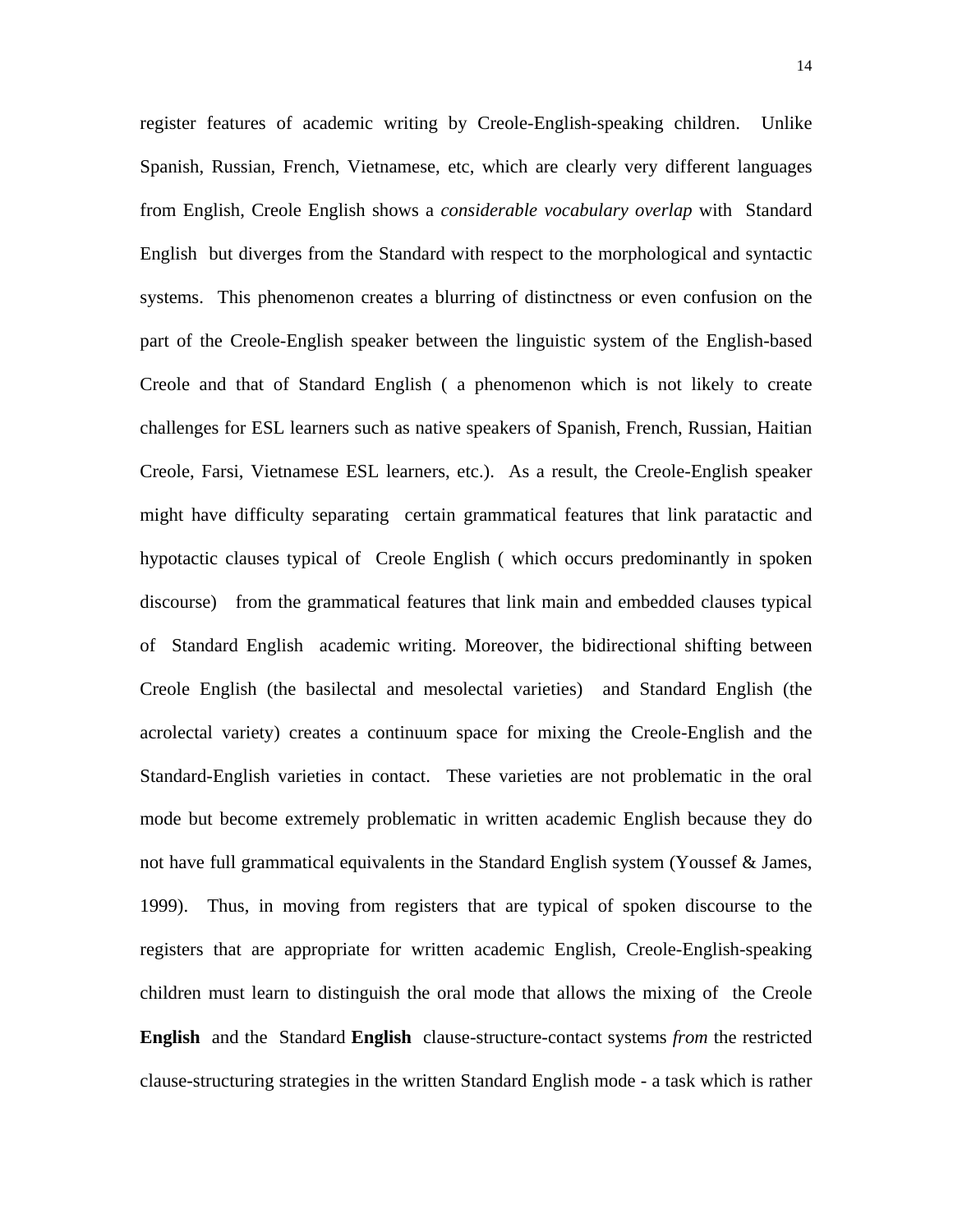difficult. This study, therefore, attempts to gain an understanding of the nature of writing challenges faced by Creole-English-speaking children, a unique and underrepresented group in the second-language-acquisition literature. Since the study purported to build on and advance the existing research which at present focuses only on ESL learners' writing difficulties, I compared the two ethnolinguistic groups regarding the challenges associated with their transfer of clause-structuring strategies typical of spoken /conversational discourse into their academic written discourse.

## **Method**

#### **Subjects**

There were 80 high-school children  $(11<sup>th</sup>$  grade) in the study. This grade was selected because they represent the curricular period when children are being prepared for post-secondary education and academic writing skills become crucial. The findings gave me the opportunity to provide teachers with feedback on students' writing challenges during the following year when the students were in the  $12<sup>th</sup>$  grade (the last grade of high school). The two public schools in South Florida which participated in the study have excellent professional development programs specifically structured to invite professors to share their research with both the teachers and students for the purpose of improving students' academic performance. 40 Creole-English-speaking children (speakers of Jamaican Creole, Guyanese Creole and Tobagonian Creole) and 40 ESL children (11 of whom are Arabic speakers, 14 Spanish speakers, and 15 Haitian Creole speakers) participated. All 80 children were enrolled in intermediate ESL classes based on their performance on oral and written placement tests. The study was designed to provide groundwork for future studies that will be carried out in the metropolitan area of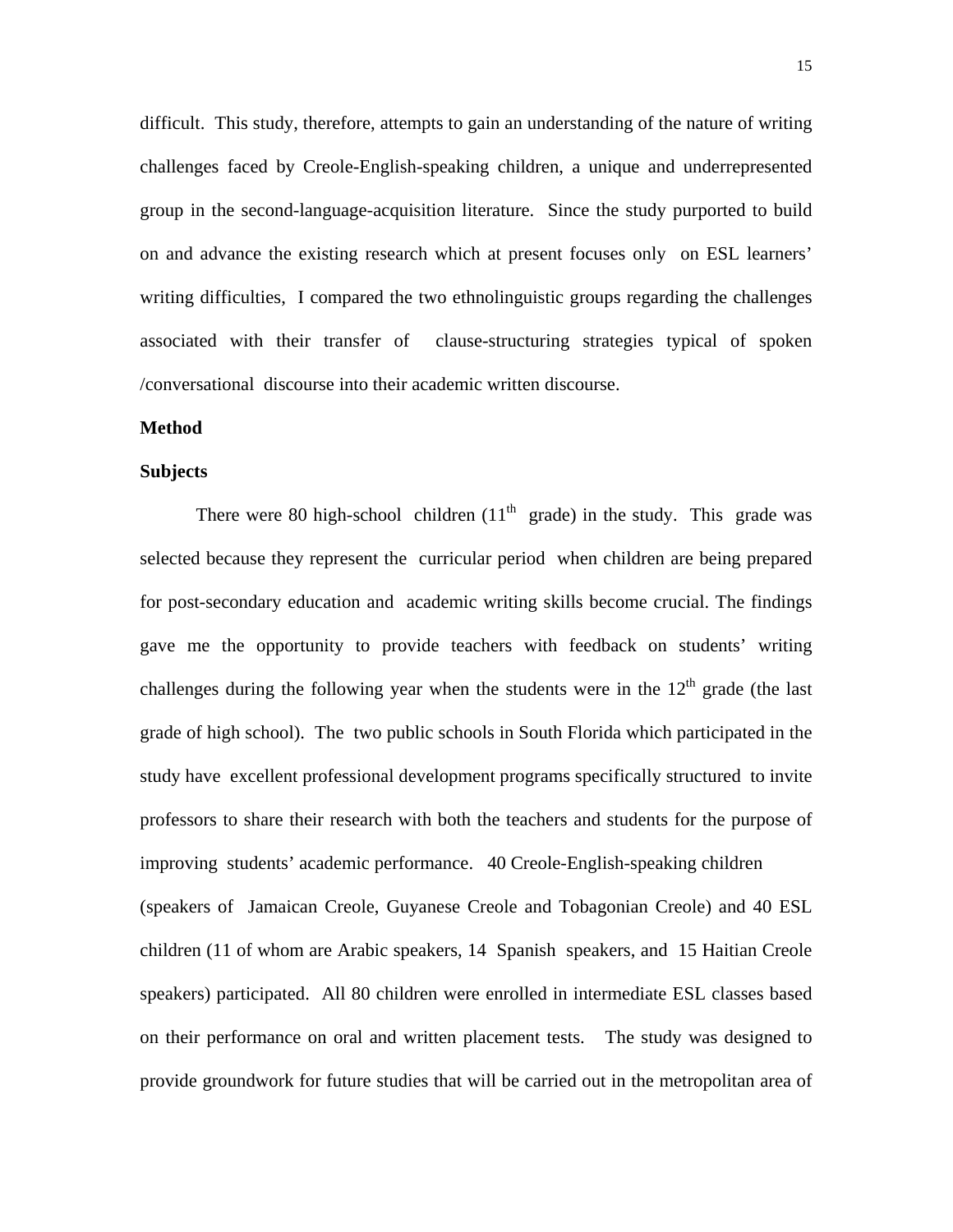Toronto in Canada with similar immigrant populations. The long term goal is to build an international focus that purports to examine the development of academic expository prose from a sociocognitive perspective and to better understand how cognitive demands associated with register features of written academic discourse

(in this case, clause structure) are affected by the social context of natural language use. The extent to which Creole-English-children, coming from an oral tradition<sup>3</sup> draw on registers of spoken discourse in their academic expository writing will be compared with the writing of a more international group of ESL learners who are from literate traditions.

# **Classification of Creole-English Subjects**

Based on the complexity of Creole-English speakers' language behaviors (see section on Discourse Patterns of the Creole Speech Community discussed above), it is necessary to classify the children according to their palace along the creole continuum in an effort to better understand how their predominant speech patterns affect the acquisition of clause structure in the registers of written academic discourse. In order to classify the Creole-English children's speech according to the *basilectal-mesolectalacrolectal* range of the continuum, I tape recorded and transcribed interviews with the 40 Creole-English speaking subjects. Each subject was interviewed for about an hour and for the purposes of classifying his/her speech, I used some of the morphological variables that have been consistently employed by scholars working with the creolecontinuum data. These are the  $1<sup>st</sup>$  person singular subject pronoun: *mi* (basilect), *a* (mesolect), *ai* (acrolect) as well as the progressive morpheme:  $a \sim da + V$  (basilect),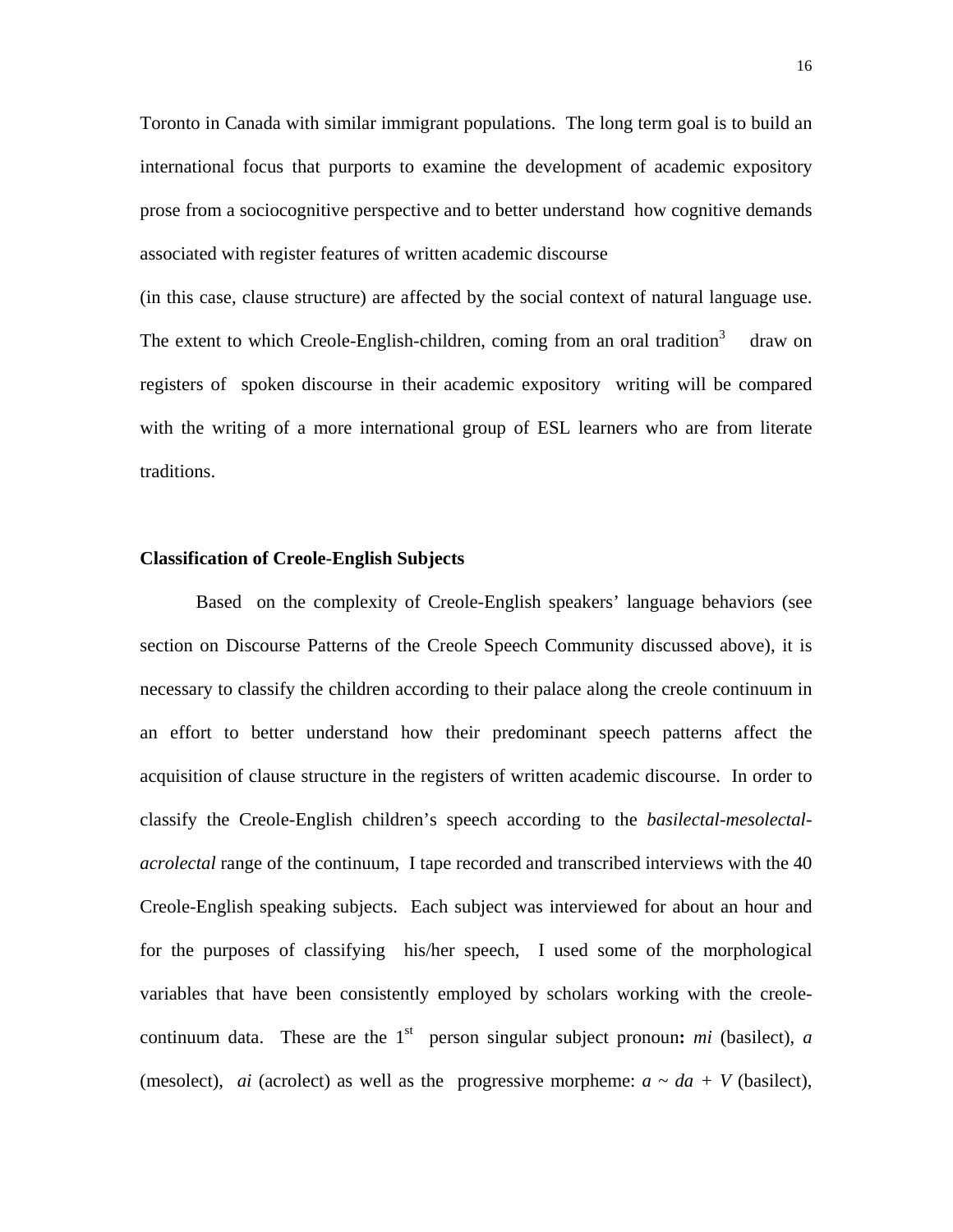*Vin ~ Ving* (mesolect), and *aux + Ving* (acrolect) (Edwards, 1983; Winford, 1997). While there is extensive variation along the continuum, and no group of speakers exhibits categorical use of any particular variant, the degree of shifting from variety to another is restricted by the situational context, the interlocutors, the speakers' socioeconomic backgrounds, attitudes, as well as their exposure to and proficiency in the acrolectal variety (Winford, 1997). Since Creole-English speakers shift between varieties in response to the above-mentioned factors, the best way to classify the subjects was to rely on the frequency with which they used these morphological variants in the interviews. It must be pointed out that the purpose of the study was not intended to create three distinct lectal varieties since the creole continuum involves a significant degree of "intersystemic competence" in which speakers demonstrate the ability to shift from one variety to another based on sociolinguistic factors (Winford, 1997, p.265). For example, although some subjects showed a predominance of the basilectal  $mi/a \sim da + V$ , occurring at least two-thirds of the time, these subjects *also used* the mesolectal variants *a/Vin ~Ving* and, therefore, were classified as basilectal-mesolectal. Mesolectal speakers used *a/Vin ~Ving* at least 66% of the time. Speakers whose speech showed mesolectal features, but exhibited the acrolectal variants  $ai/aux + Ving$  at least 66% of the time were classified as mesolectal-acrolectal. Of the children who participated in the study, 13 were basilectalmesolectal, 15 were mesolectal, and 12 were mesolectal-acrolectal. In order to establish interrater reliability, two graduate students of linguistics, who were native speakers of English-based Creoles, classified the speech samples independently. The researcher's classification of the interview samples concurred on 83 percent of the samples classified by each of the two raters.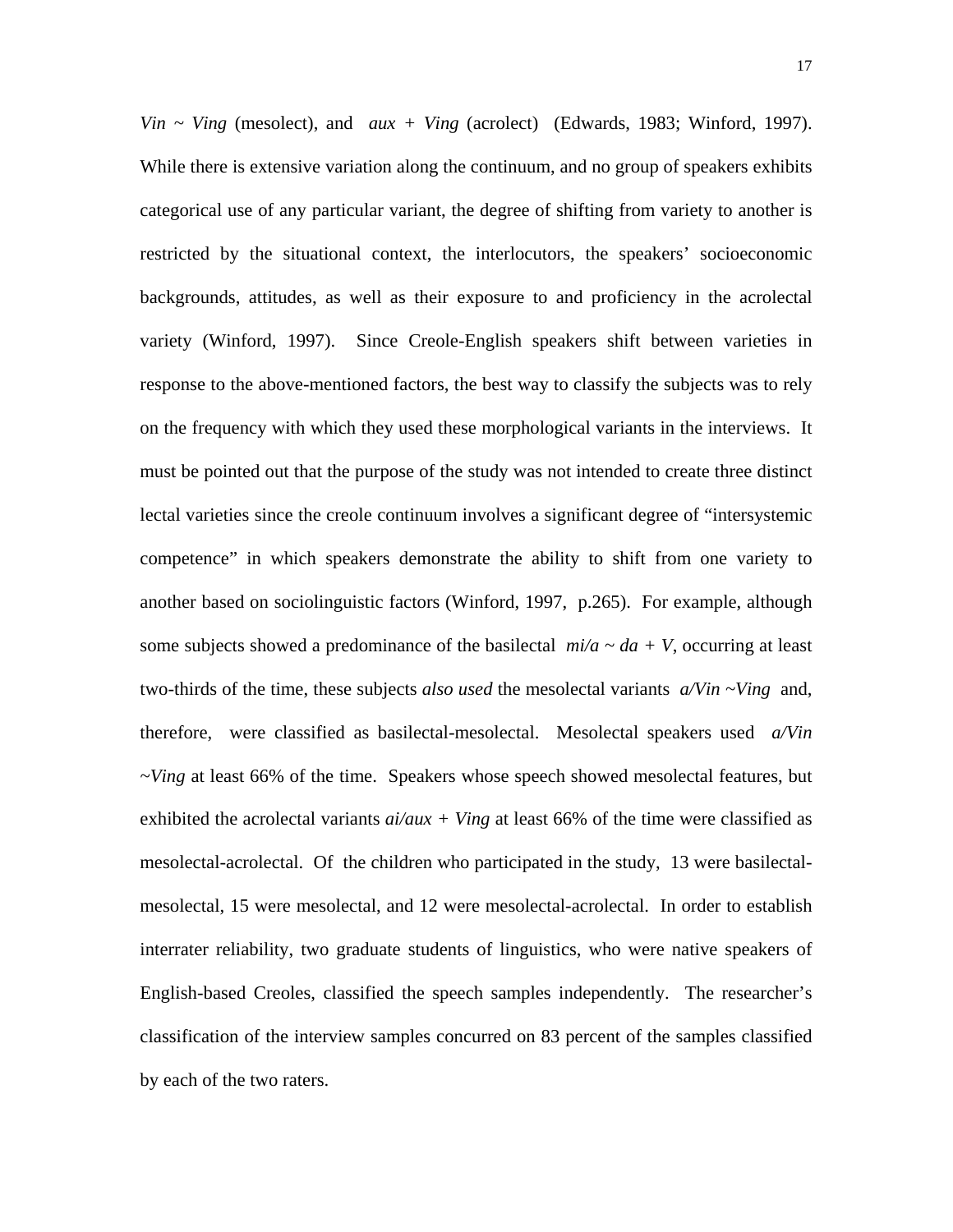# **Coding Of The Data**

The study examined a total of 320 essays (4 for each child) which required the children to interpret, explain, expound on, and argue issues; the issues were raised in writing prompts given as class assignments. Clause structure was used as the focus of analysis due to the characteristics of expository genre. This type of genre generally requires clause structure typical of academic registers, that is, main and embedded rather than paratactic and hypotactic clause-chaining typical of speech registers. Thus, it seemed appropriate to use clause-structuring strategies as the indices of development of the children's writing, as they moved *from* registers which are more compatible with spoken discourse *to* registers compatible with academic expository prose. Each clause in the children's writing samples was coded according to the four types of clauses defined and discussed above, that is, (a) main clauses, (b) hypotactic clauses, (c) paratactic clauses, and (d) embedded clauses (following Halliday, 1994; Colombi, 2002). The goal was to examine and compare the degree to which Creole-English-speaking and ESL children used strategies of clause-chaining that linked paratactic and hypotactic clauses to form longer sentences characteristic of more oral registers, as well as the extent to which they employed main and embedded clauses, typical of academic prose.

#### **Analysis Of Data And Discussion Of Findings**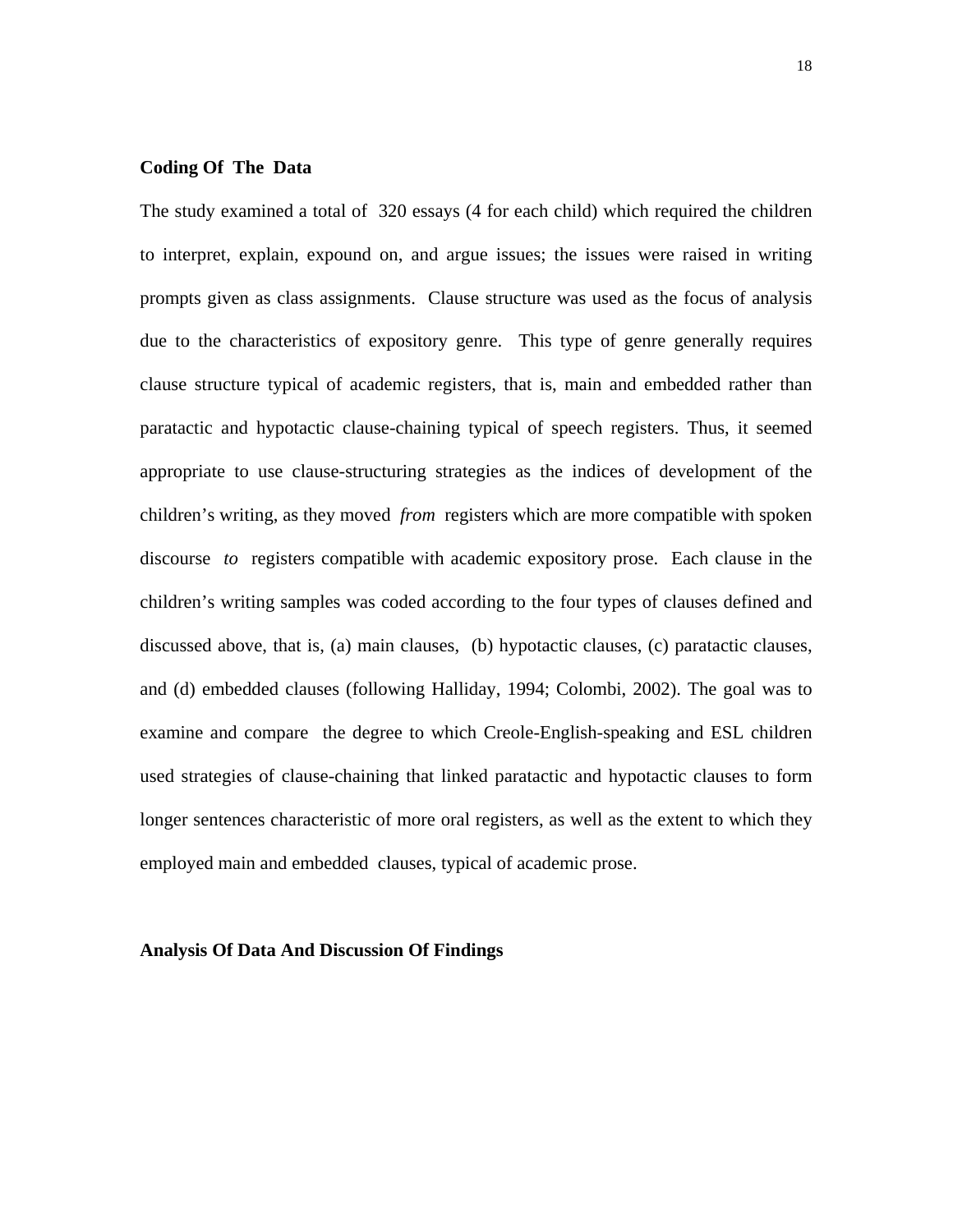**Research Question 1** : **To what extent are the discourse patterns in the Creole-English speech community and, concomitantly, Creole-English-speaking children's linguistic repertoire, reflected in the children's registers of academic writing?** 

One of the most striking features in the Creole-English-speaking students' expository essays was the oral-based organizational patterns. The patterns were originally identified as circumlocution, narrative interspersion, and recursion by Ball (1992) when she examined the written texts of African-American adolescents, who are speakers of a nonstandard dialect of English, namely, African-American Vernacular English. One of these patterns, circumlocution, was also identified in the written data produced by 21 of the 40 Creole-English-speaking children in the study. Circumlocution is an orally-based organizational pattern which is marked by a lack of conjunctions other than "and" to connect anecdotes. The anecdotes are linked to a topical event or theme which is not explicitly stated and has to be extracted from a series of associated anecdotes. Thus, topical development is attained through "anecdotal association rather than linear description" (Ball, 1991, p.34). This pattern of circumlocution in writing is typical of conversational discourse in which interlocutors share a considerable amount of information about the speech event. Therefore, they can observe the effect of what they are saying on their co-participants, and if there is a breakdown in communication, they can negotiate meaning through interactional modification. In some cases, it was necessary to move outside of the children's texts and draw on my own background knowledge to find links among ideas in these segments of texts. Thus, the writer's lack of explicitness in circumlocution is characteristic of the speaker-listener collaboration which takes place in topic development in conversational discourse. Kutz (1986),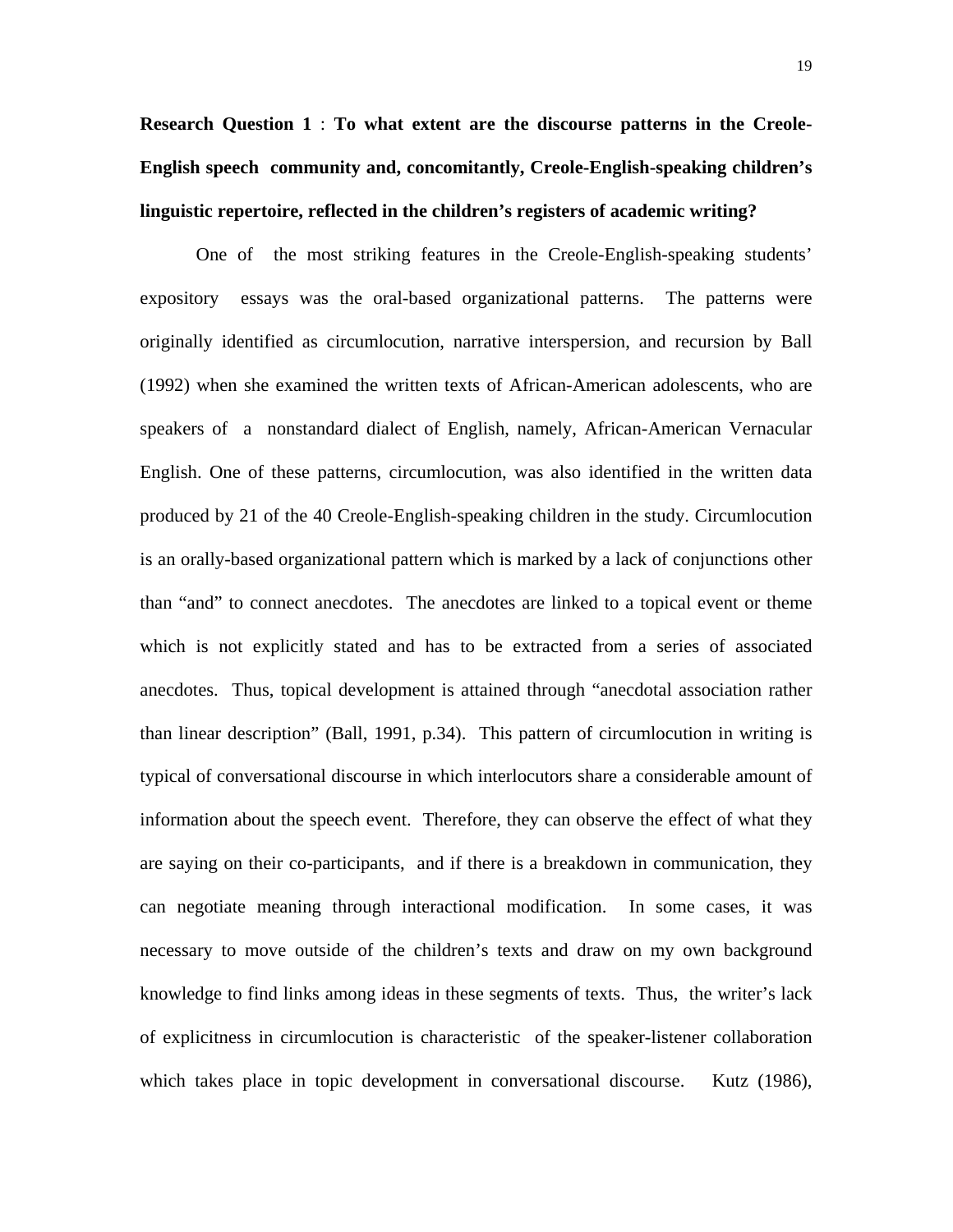Shaughnessy (1977), and Whiteman (1981) have also submitted that students whose community language is a nonstandard dialect of English do draw heavily on oral language patterns in their academic writing, particularly because the mother tongue, i.e., the nonstandard variety of English, does not exist as a codified written form in a variety of literary genres so they do not have the opportunity to become sensitized to the register features of written language.

One feature of circumlocution is the strategy of clause chaining due to the linking of paratactic and hypotactic clauses to form longer sentences that realizes a more oral register instead of the more academic register in which the writer tends to utilize fewer clauses in each sentence, compressing more information into each clause and embedding subordinate clauses into main clauses. It is interesting to note that circumlocution was not found in any of the 40 ESL students' writing samples. Circumlocution, therefore, represented attempts on the part of Creole-English students to shape academic discourse according to the norms or the registers of oral language. What this observation appears to depict is the extent to which culturally-based differences in discourse patterns are reflected in the processes associated with the development of written academic discourse. In other words, Creole English, particularly the basilectal and mesolectal varieties, are used predominantly in spoken discourse, as a result, some oral cohesive devices within clauses which are typical of the basilectal and mesolectal varieties could not be translated easily by the students into expository prose due to such grammatical structures as serialization,  $\frac{4}{7}$  culture-specific idiomatic expressions, and the lack of explicit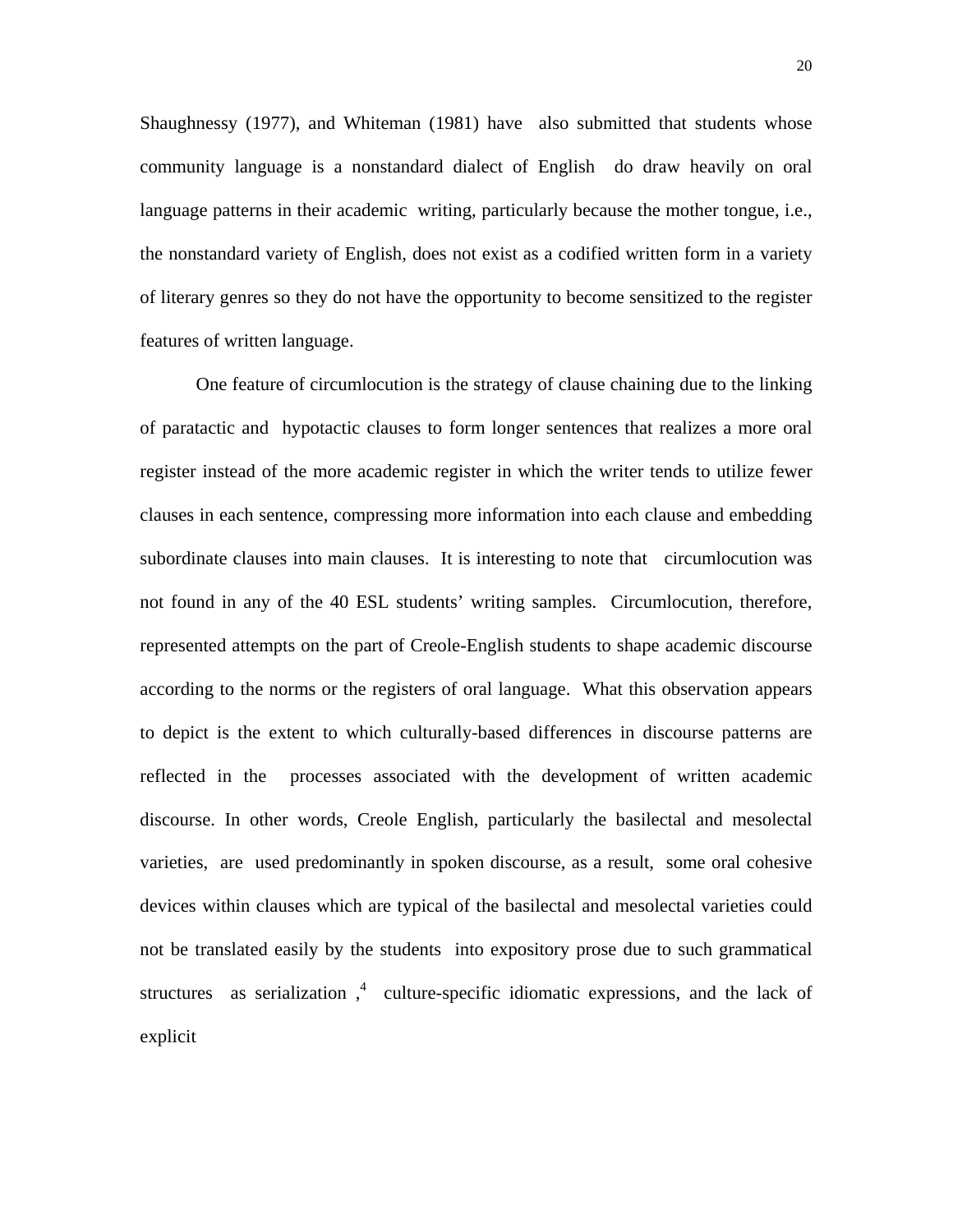topic-progression devices. On the other hand, the ESL students have native languages (Arabic, Spanish, and Haitian Creole) which occur in written discourse.

 One explanation for the appearance of circumlocution in more than fifty percent of the Creole-English-speaking students' writing may have been due to the fact that Creole English shows tremendous *vocabulary* overlap with Standard English and the basilectal and mesolectal varieties of Creole *English* allow for the mixing of the lexical and grammatical features of these varieties with those that are restricted to Standard *English.* Therefore, it is difficult for Creole English students to distinguish the lexical and grammatical features of clause structure typical of circumlocution in spoken registers from the lexical and grammatical features of clause structure typical of written academic registers restricted to Standard English. Examples of circumlocution were found in contexts where there were no explicit embedded clauses to link information to the main topic of a particular paragraph. Instead, the main topic had to be inferred from a series of associated anecdotes in the form of paratactic-hypotactic clause chaining, with shifts in topic marked lexically only by the use of "paratactic *and.* "

 Another explanation for the appearance of circumlocution in Creole-Englishspeaking students' writing may have been due to the fact that English-based Creoles are mainly oral dialects of English and the lack of a written frame of reference for the native Creole English denies the children the opportunity to become sensitized to a variety of registers typical of written discourse in their mother tongue. It should be noted that unlike Creole English-speaking students, Arabic-, Spanish- , and Haitian-Creolespeaking students had developed some literacy skills in their native languages and read the daily newspapers which are published in these three languages. Thus, they come in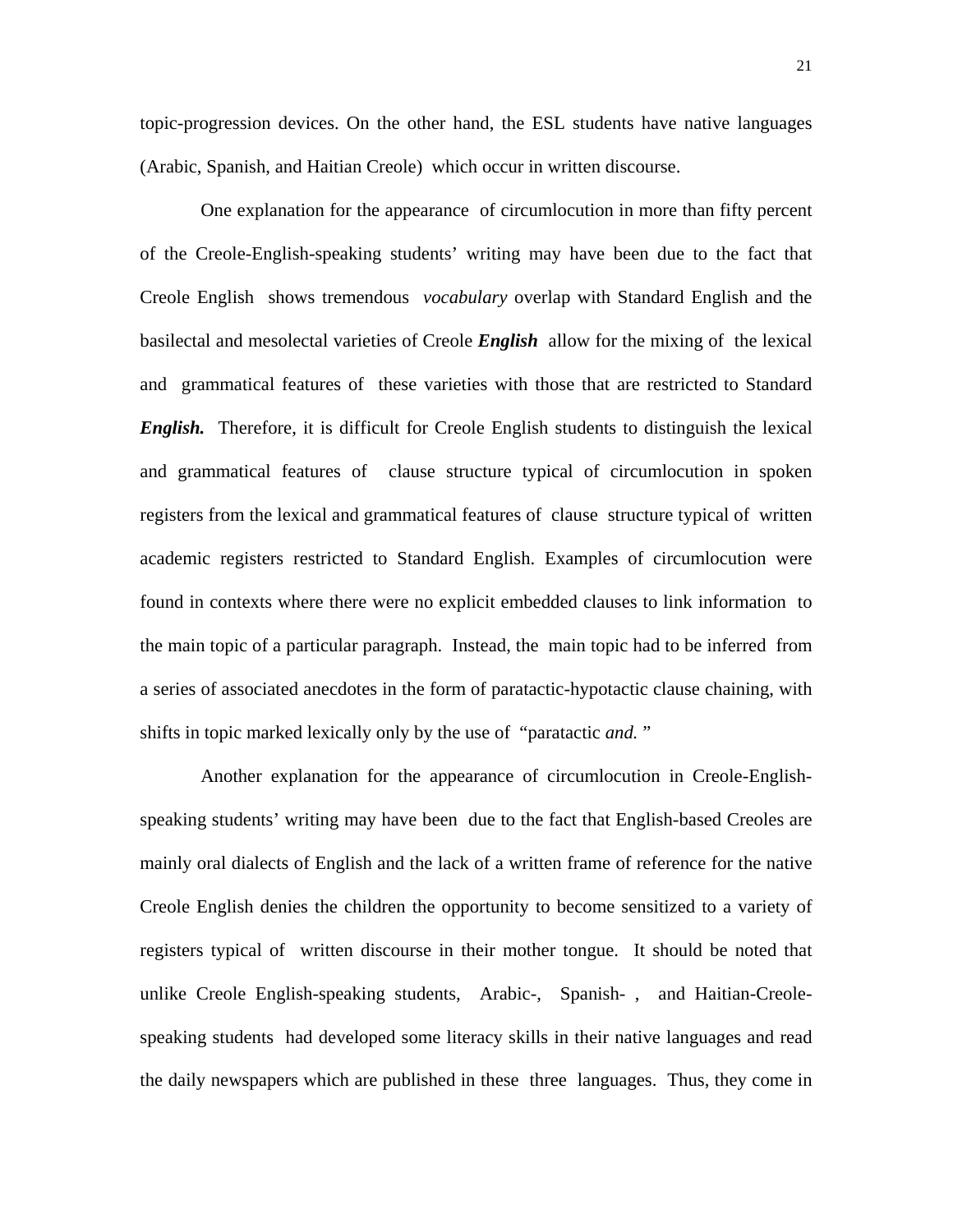contact with a variety of registers typical of written discourse in their native languages. Although the Arabic-, Spanish-, and Haitian-Creole speaking students faced challenges acquiring clause-structuring strategies required for academic registers (this issue will be discussed below), it was clear that they experienced less difficulty than their Creole-English-speaking counterparts. This observation is supported by Cummins (2000) and Hamilton (2001) who submit that literacy skills developed in the native language can be transferred to the second language. The following section which addresses **Research Question 2,** emphasizes the fact that clause structure is a crucial register feature of academic expository writing and must be addressed in order to understand the underlying, subtle challenges facing writers who are speakers of nonstandard dialects of English.

**Research Question 2 : How do challenges related to clause structure manifest themselves in Creole-English-speaking children's written academic discourse compared with the clause-structure challenges faced by ESL children?** 

One of the most fundamental constructs which appears to identify students' development of appropriate register choices for written academic discourse is grounded in their ability to recognize and understand the pragmatic versus the semantic roles of conjunctions in clauses. In the discourse of conversation, the discourse-organizing role of conjunctions is to link paratactic and hypotactic clauses so that the pragmatic rather than the semantic meaning of the clause is emphasized. On the other hand, in *academic expository texts*, conjunctions are significant indicators of the semantic relationships between clauses and segments of the text, therefore, conjunctions are used to embed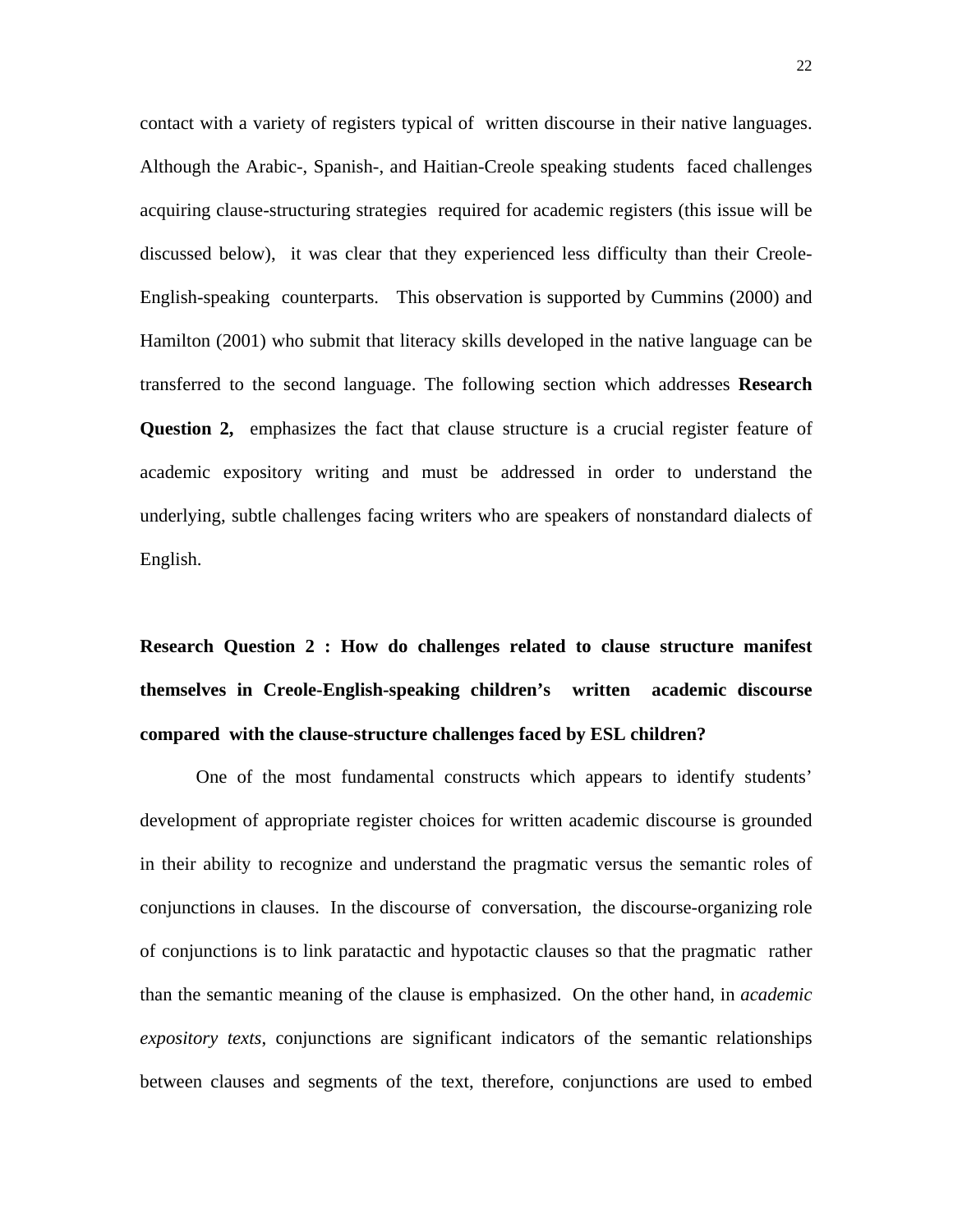subordinate clauses into main clauses in order to foreground propositional meaning . The above assertion was borne out very clearly when some conjunctions in the clauses in students' essays were examined. A case in point is the conjunction *"but."* Edmonson (1981) identifies certain functions of *but* such as *interactional countering but*, *topic resumption but*, *concession but*, and *but after disarmers* which are typical of spoken discourse but inappropriate for academic writing. When they appear in written discourse they are clearly recognized as transfer register features from conversational English. (Readers are directed to Edmonson (1981) for a discussion of the function of but in spoken discourse.) Due to space constraint, I will discuss only the function of *interactional countering but* and then illustrate from a student's written excerpt how this speech-typical conjunction was inappropriately transferred into the clause structure of written academic discourse. The function of *interactional countering but* causes the topic of a conversation to progress by means of a series of oppositional turn-taking strategies, that is the conjunction *but* is used as a turn-taking device to introduce an opposing view and thus, assumes a "countering function" (Edmonson, 1981, p.89). In this context, *but* plays the pragmatic role of countering or opposing the previous interlocutor's assertion and appears in a series of coordinated clauses - a phenomenon that is typical of conversational discourse but uncommon in academic writing. However, this function of *but* was found in the written data produced by many of the Creole-English-speaking children, particularly, those who were classified as basilectalmesolectal speakers in this study, an indication of the tendency to draw on register resources of spoken discourse. Example 3 below shows the *interactional countering but*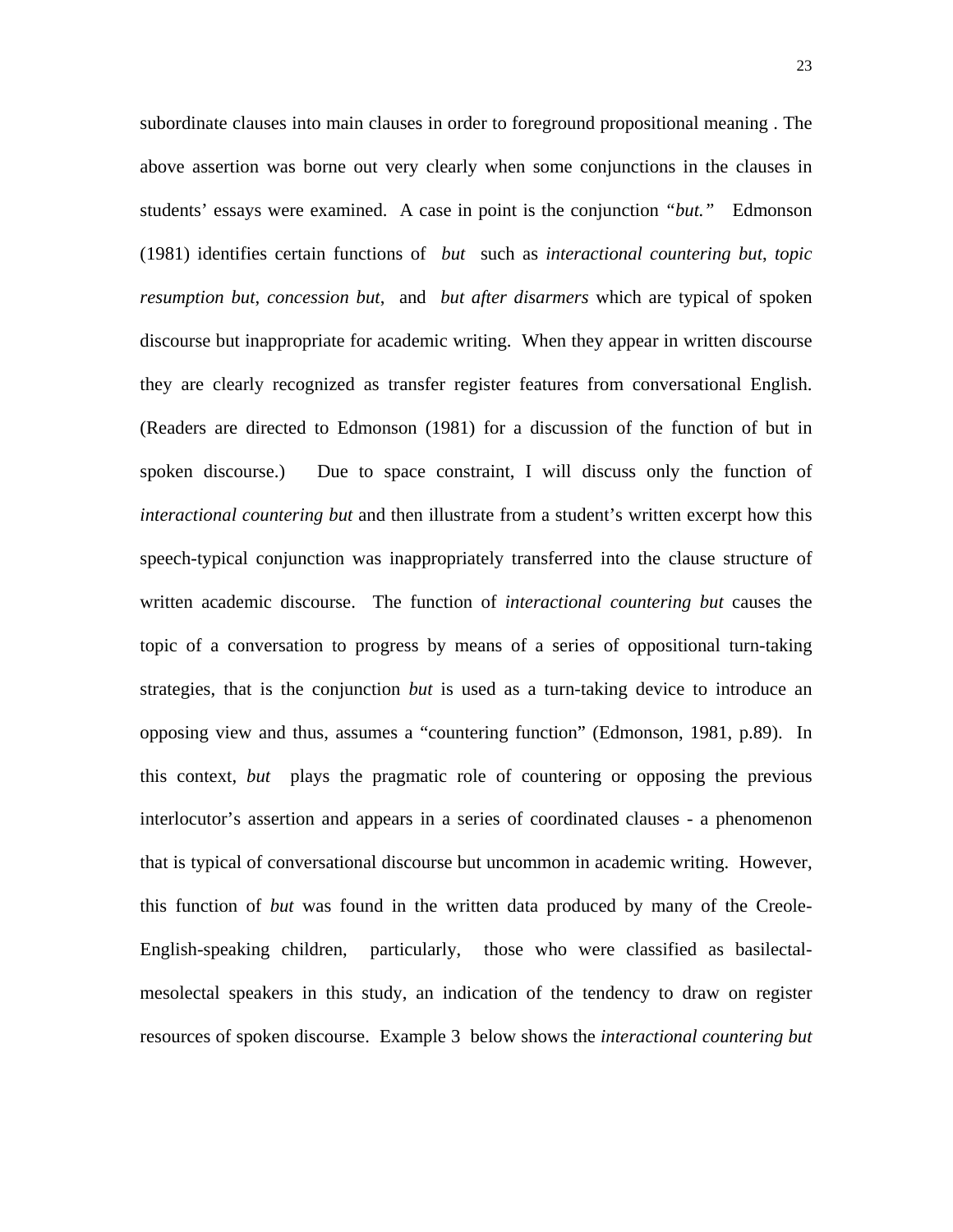linking paratactic-hypotactic clauses which, ideationally, stand in oppositional juxtaposition:

> (3) The system became better and better *but* the general public did not understand the educational reform in the correct manner, *but* I recognized it due to the fact that the students' grades in math and science were improved.

The occurrence of this type of speech-typical conjunction as well as *topic resumption but*, *concession but*, and *but after disarmers* to link paratactic and hypotactic clauses was 39% higher in Creole-English-speaking students' academic expository texts than in those of their ESL counterparts (Clachar, 2003 supports similar findings).

 It will be remembered that the clauses used by each student were coded as main, hypotactic, paratactic, and embedded. The goal was to investigate the extent to which the students used the strategy of clause-chaining which links hypotactic and paratactic clauses to form longer sentences typical of a more oral register. This strategy was then compared with the more academic register in which a writer uses fewer clauses in each sentence, compressing larger amounts of information into each clause and *embedding* subordinate clauses into *main* clauses (see Eggins, 1994; Colombi, 2002).

The analysis of clause structure revealed that the hypotactic and paratactic clause-linking strategies occurred at a higher rate in the Creole-English students' essays than in those produced by their ESL counterparts. For example, clauses such as (4) and (5) were more prevalent in Creole-English children's writing samples than in those of the ESL children: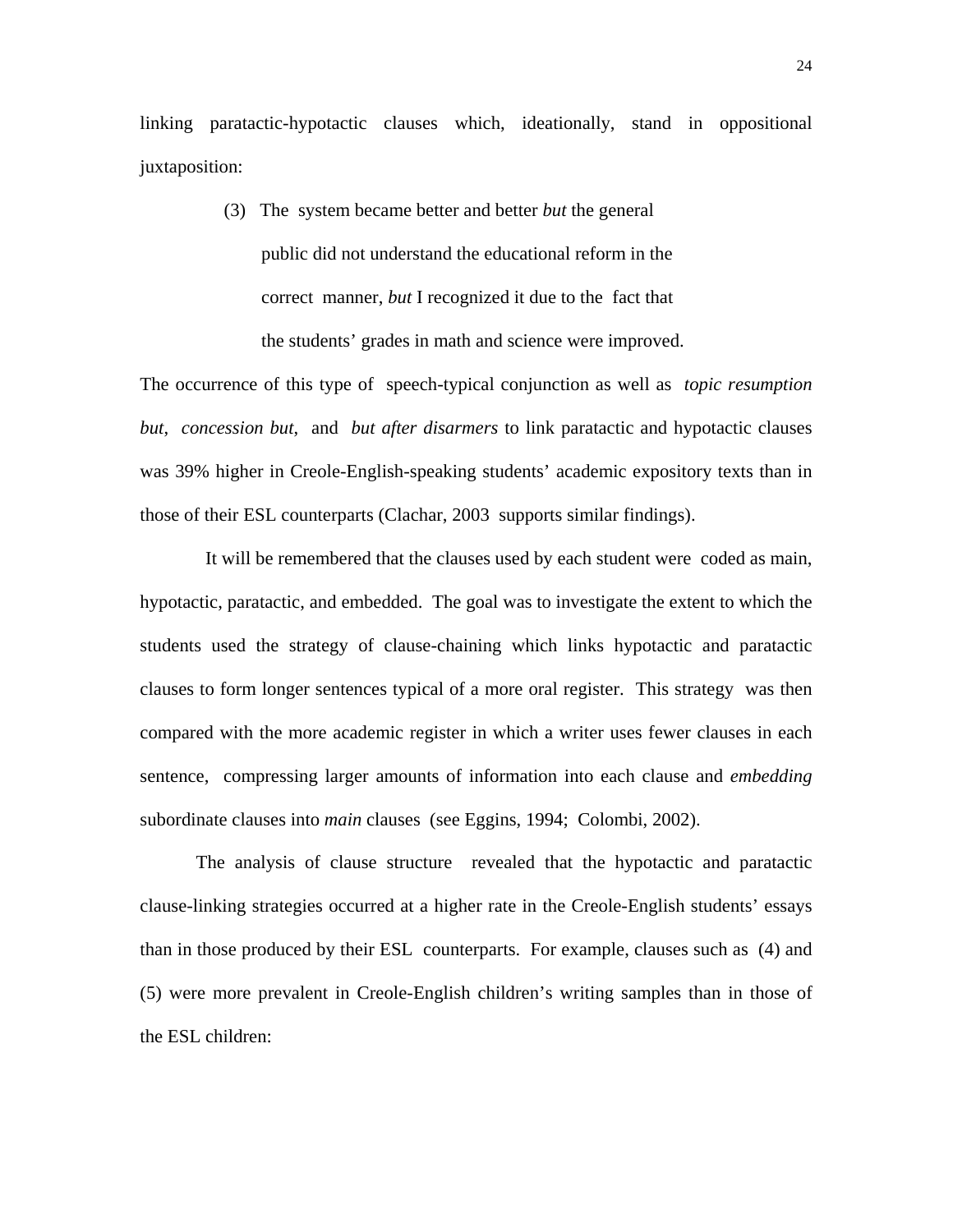(4) Therefore, what is the reason for this ? (simple sentence)

 I think it is because these government agencies have not check the legality of the matter (hypotactic)

and do not want to deal with the problems (paratactic)

that they find (embedded)

and change the laws for the benefit of the schools. (paratactic)

 (5) Simply because they have earned a lot of money form the restaurant business (hypotactic)

and they can put their children in extra-curricular activities (paratactic)

which offer the necessary skills (hypotactic)

for this reason there are new tax regulations (paratactic)

 that provide additional income for restaurant owners turn out being very helpful. (embedded)

As example (4) indicates, the question "Therefore what is the reason for this?" is addressed by chaining one clause after another without a main clause. This clausestructuring strategy is characteristic of conversational discourse, where segments of discourse are joined in a sequence of thoughts that come to mind when speaking. Similarly, in example (5), the ideational content is structured mainly in the form of coordinate clauses rather than subordinate clauses.

 Contrary to examples (4) and (5) above, registers of written academic discourse require that the ideational content of the text be structured in clause complexes made up of *main* and *embedded* clauses. A noteworthy finding was that the ESL students' essays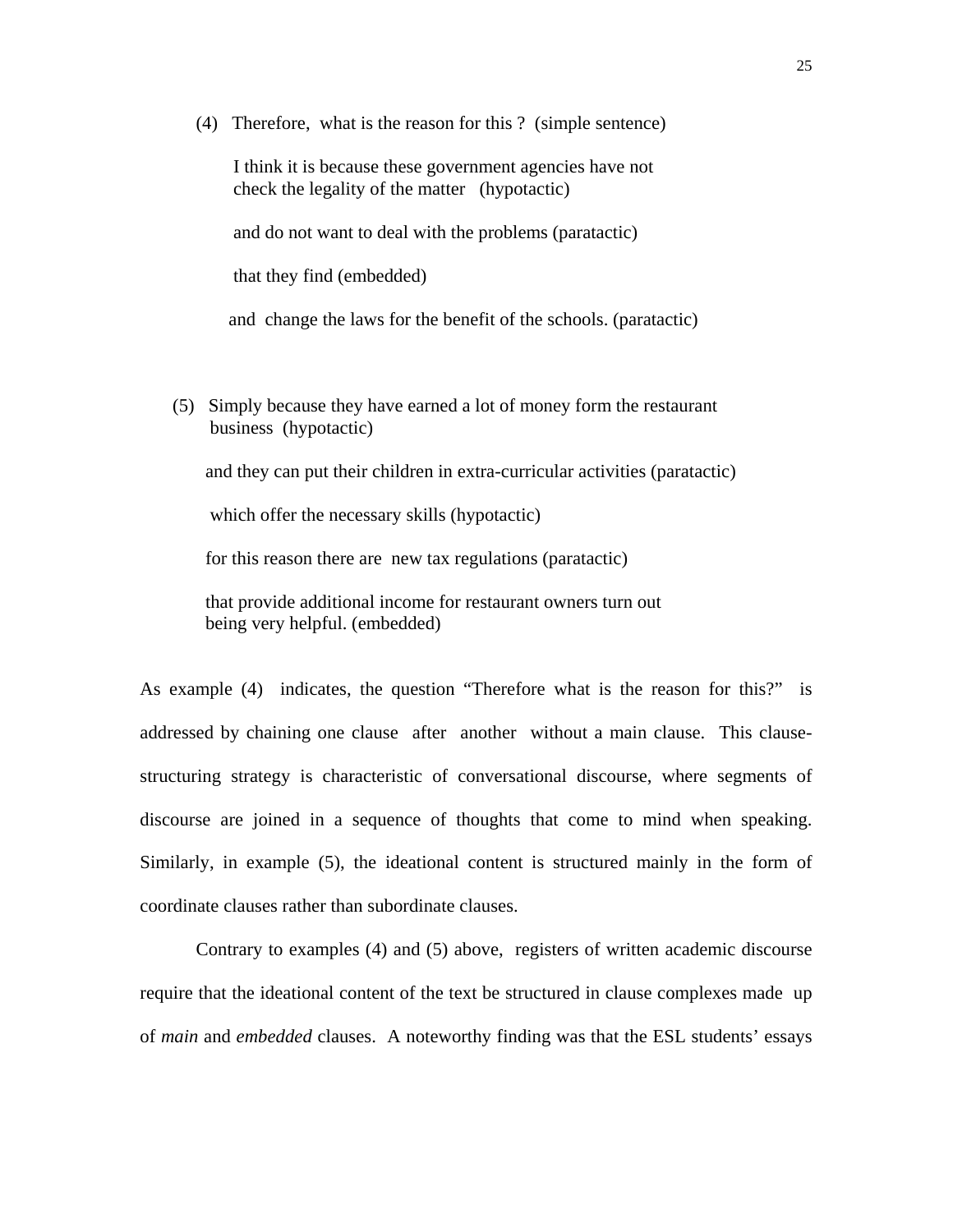showed a higher frequency of complexes made up of main, hypotactic, paratactic, and embedded clauses. Examples (6) and (7) are illustrative:

(6) However, his responsibilities became greater and greater (main)

 because he wanted to prove his superiority over his co-workers (hypotactic)

and continued to indulge in overtime work for the managers. (paratactic)

 (7) The document given by the Department of Health clearly show the big level of homelessness (main)

that frequently take place in the large metropolitan area. (embedded)

Therefore, the movement along the spectrum *from* oral *to* written language with respect to clause-structuring strategies, was more easily identifiable in the writing samples produced by the ESL students.

 A careful analysis of the writing samples indicated that Creole-English-speaking children do not represent a homogenous group. Those who were classified as *basilectal-mesolectal* and *mesolectal* distinctively used more hypotactic and paratactic clauses (30.4% and 41.2% respectively) than the mesolectal-acrolectal (16.4% usage of hypotactic clauses; 15.2% paratactic usage) and ESL students (21.2% usage of hypotactic clauses; 11.9% usage of paratactic clauses). Table 2 shows the students' use of different types of clause structure in percentages.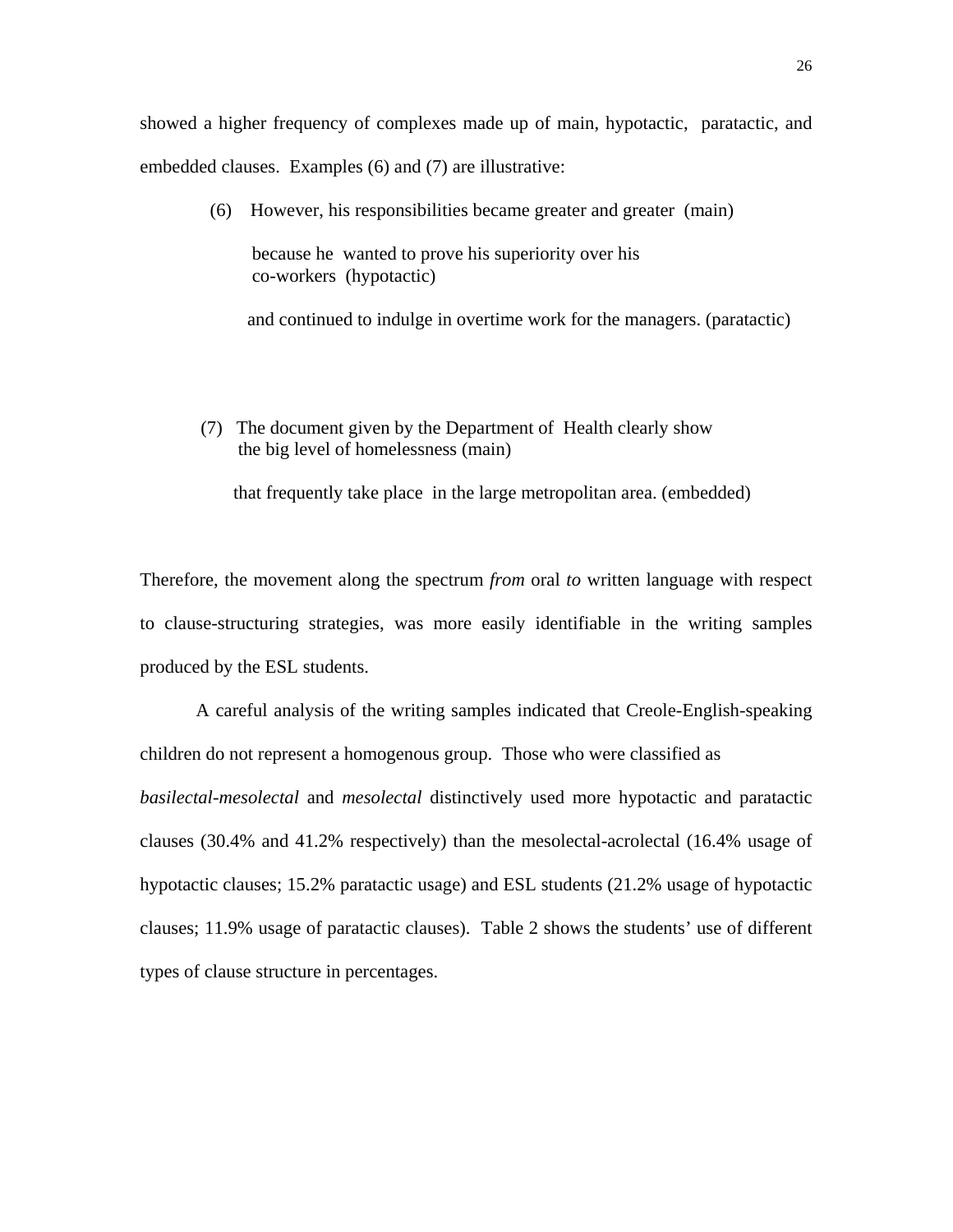| Table 2                                              |                                  |                       |       |            |       |                       |                     |      |  |
|------------------------------------------------------|----------------------------------|-----------------------|-------|------------|-------|-----------------------|---------------------|------|--|
| Students' Use of Different Types of Clause Structure |                                  |                       |       |            |       |                       |                     |      |  |
| Shown in Percentages                                 |                                  |                       |       |            |       |                       |                     |      |  |
| Clause                                               | Creole-English-Speaking Students |                       |       |            |       |                       | <b>ESL Students</b> |      |  |
| type                                                 |                                  | basilectal-mesolectal |       | mesolectal |       | mesolectal-acrolectal |                     |      |  |
|                                                      | No.                              | $\%$                  | No.   | %          | No.   | $\%$                  | No.                 | %    |  |
| Paratactic                                           | 1,216                            | 41.2                  | 1,002 | 31.7       | 581   | 15.2                  | 498                 | 11.9 |  |
| Hypotactic                                           | 927                              | 30.4                  | 974   | 32.0       | 616   | 18.2                  | 643                 | 19.4 |  |
| Main                                                 | 607                              | 16.3                  | 589   | 14.1       | 1,142 | 35.1                  | 1,075               | 34.5 |  |
| Embedded                                             | 615                              | 13.0                  | 633   | 17.2       | 1,027 | 36.3                  | 991                 | 33.5 |  |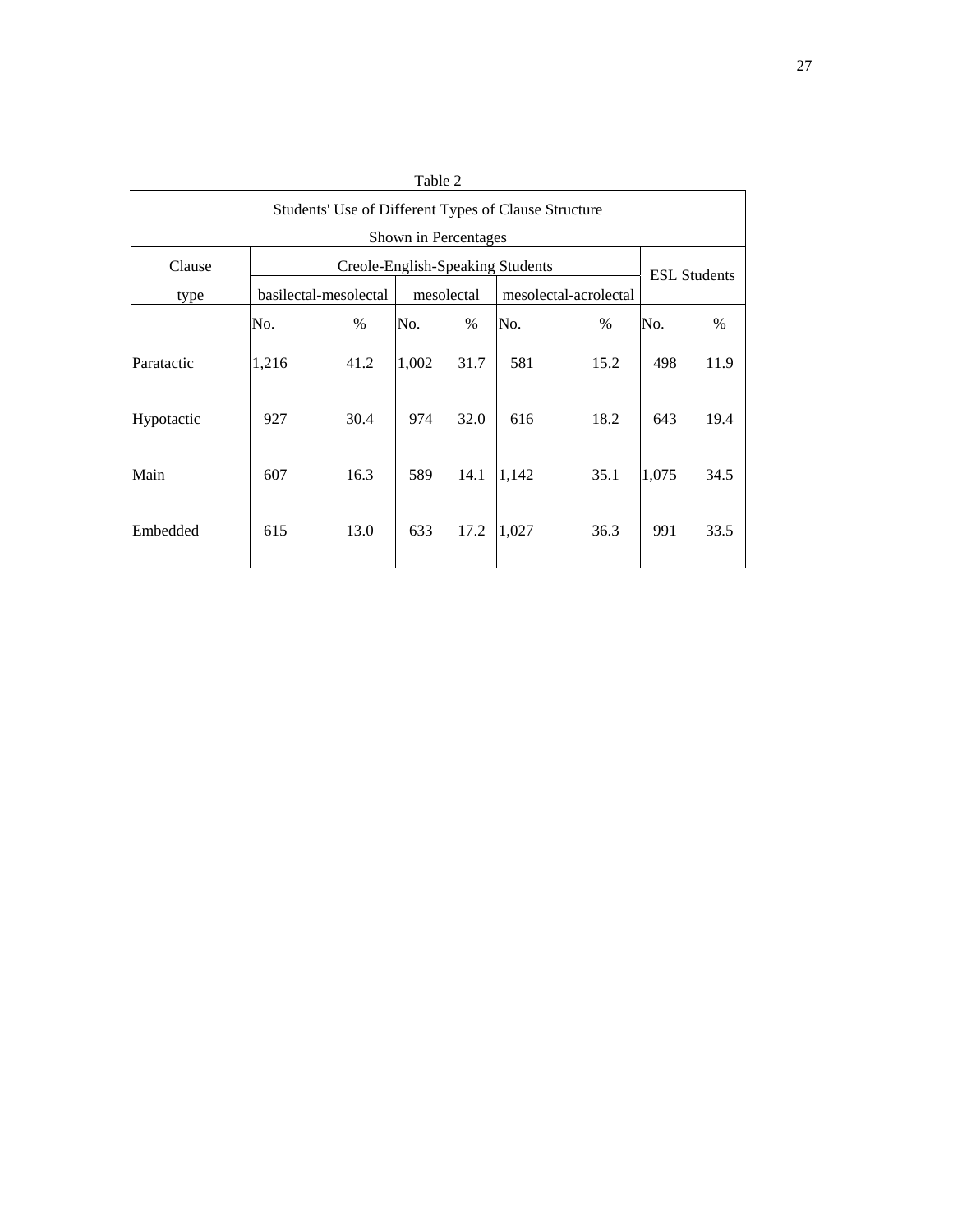The observed differences between the basilectal-mesolectal/the mesolectal students and the mesolectal-acrolectal/ESL students with respect to the use of paratactic and hypotactic clause-structuring strategies, typical of more oral registers, may be associated with two factors. The first is hypothesized to be the linguistic structure of the Creole English and the second, the particularities of the creole continuum. English-based Creoles show lexical similarity with Standard English but diverge from the grammatical system of Standard English. The existence of this common lexicon often obscures the semantic boundaries between the Creole **English** and Standard **English.** This phenomenon causes a blurring of the distinctness or confusion about the lexical and grammatical features belonging to the Creole English linguistic system (which occurs predominantly in the registers of spoken discourse) and those lexical and grammatical features that are restricted to the registers of written academic Standard English. It will be recalled that in academic discourse a writer uses fewer clauses in each sentence, compressing large quantities of information into each clause and embedding subordinate clauses into main clauses (Eggins, 1994; Colombi, 2002).

The compression of large amounts of information into embedded clauses is carried out through the lexical and grammatical process of nominalization as well as nominal group structures. In the process of nominalization, verbs become nouns which are then modified by embedded relative clauses. For example, the congruent way to link the information in the first sentence is by means of two paratactic clauses similar to the way it is done in conversational registers: *"The teenagers attacked the bank employees with rifles and then removed the vaults"* If one were to represent the same information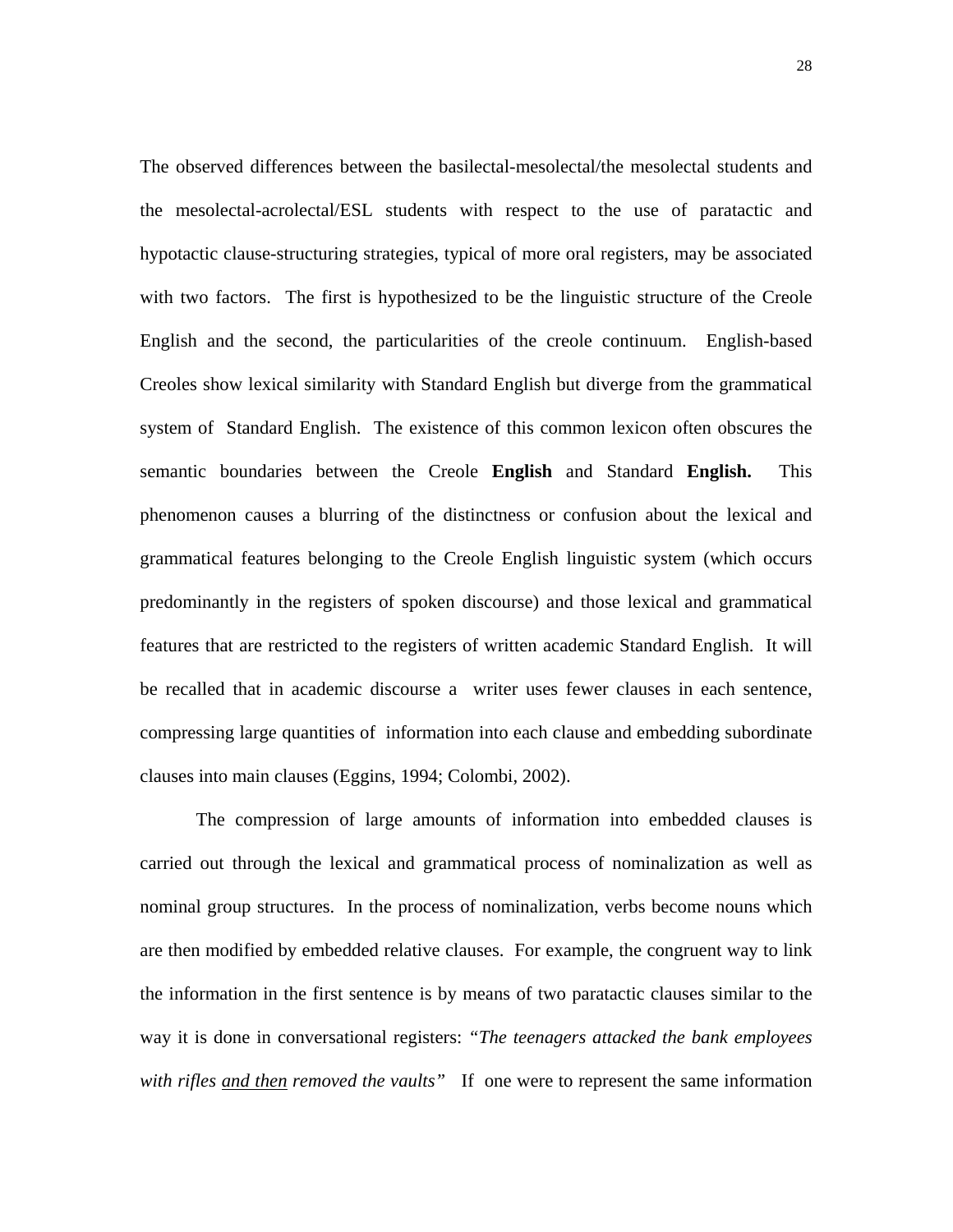by means of nominalization and nominal group structures typical of academic registers one would write this second sentence: *"The teenagers' attack on the bank employees with rifles* (nominalization of *the verb* which would be *the noun "attack"* and creation of nominal group structure containing two prepositional phrases in post-modifier position to *the noun "attack"* which would be *on the bank employees with rifles*); *led to* (embedded clause modifying the entire previous nominal group structure) *the removal* of the vaults (nominalization of **the verb** "**remove**" and creation of nominal group structure containing one prepositional phrase). Thus, in the second sentence, typical of academic register, the two paratactic clauses in the first sentence (typical of conversational register) have been turned into one clause by a process that (a) nominalizes the verb in the clause thereby creating a nominal group structure typical of academic writing "*the teenagers' attack on the bank employees*") and (b) buries the paratactic conjunctive link (*and then*) between the two original clauses in the new embedded clause "*led to the removal of the vault.*" The nominalization of the verb "*remove*" to "*removal*" can be modified further by the addition of another relative clause such as "*which held millions of dollars*." In other words, nominalization and nominal group structures eliminate the explicit paratactic conjunctions and suppress grammatical agency in order to condense information in highly structured ways. (For more details on the lexical and grammatical functions of nominalization and nominal group structures as register features of academic writing, readers are directed to Schleppegrell, 2004.) It is obvious from the above that one of the challenges in academic discourse lies in the student's ability to create nominalization and nominal group structures consisting of pre- and post-modifiers as well as embedded clauses.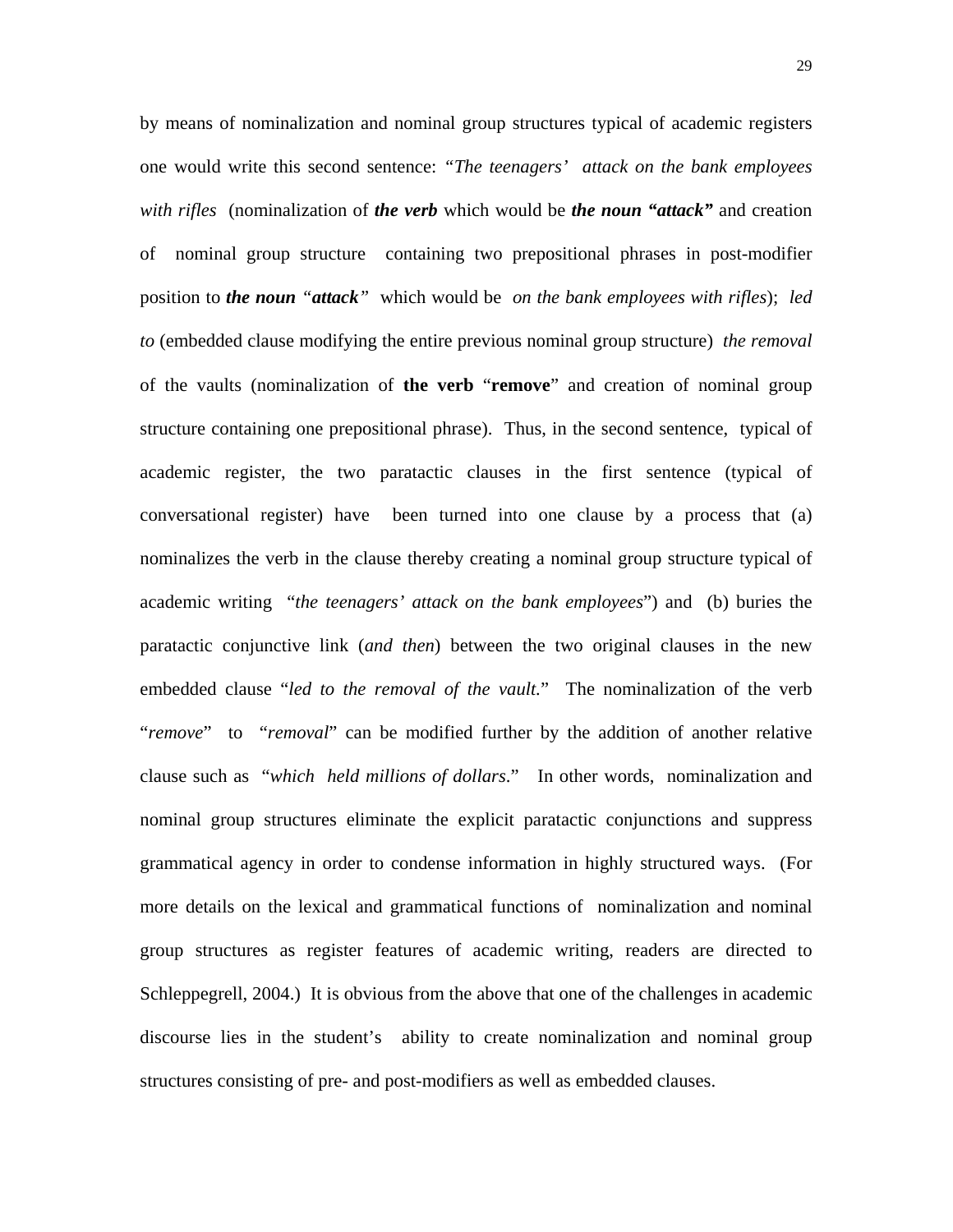Nominalization and nominal group structures were noticeably absent from the writing samples of the Creole-English-speaking students classified as basilectalmesolectal and mesolectal speakers. One explanation of the absence of this register feature may be found in Roberts's (1988) assertion that the structure of narrative in creole cultures shows elements which are characteristic of action with the *verb* bearing most of the force and the verb tense associated with the time of the action in the narrative. Hence, Creole-English speakers, such as the basilectal-mesolectal and the mesolectal, who are further away from the acrolectal variety (i.e., the Standard English variety) may be less cognizant of the underlying function of nominalization which is the essence of transforming verbs into nouns. In addition, the transformation of verbs into nouns is a grammatical process that may present a specific challenge for Creole-English-speaking children because the vocabulary overlap in Creole **English** and Standard **English** often disguises fundamental grammatical differences between the two languages (Clachar, 2004, 2005). Such challenges are not typical of ESL learners because their native languages such as Spanish, Haitian Creole, Farsi, Arabic, Vietnamese, and Tagalog, etc., do not have vocabulary overlap with Standard English.

The particularities of the creole continuum composed the second factor purported to contribute to the higher frequency of paratactic and hypotactic clauses in the Creole-English-speaking students' writing samples. Because the continuum is characterized by constant shifting among the basilect, mesolect, and acrolect, and thus, the lexical and grammatical variability of structures which emerges as speakers move among these lectal varieties, a Creole-English student's linguistic repertoire uses several basilect, mesolect and acrolect lexico-grammatical features typical of both conversational and academic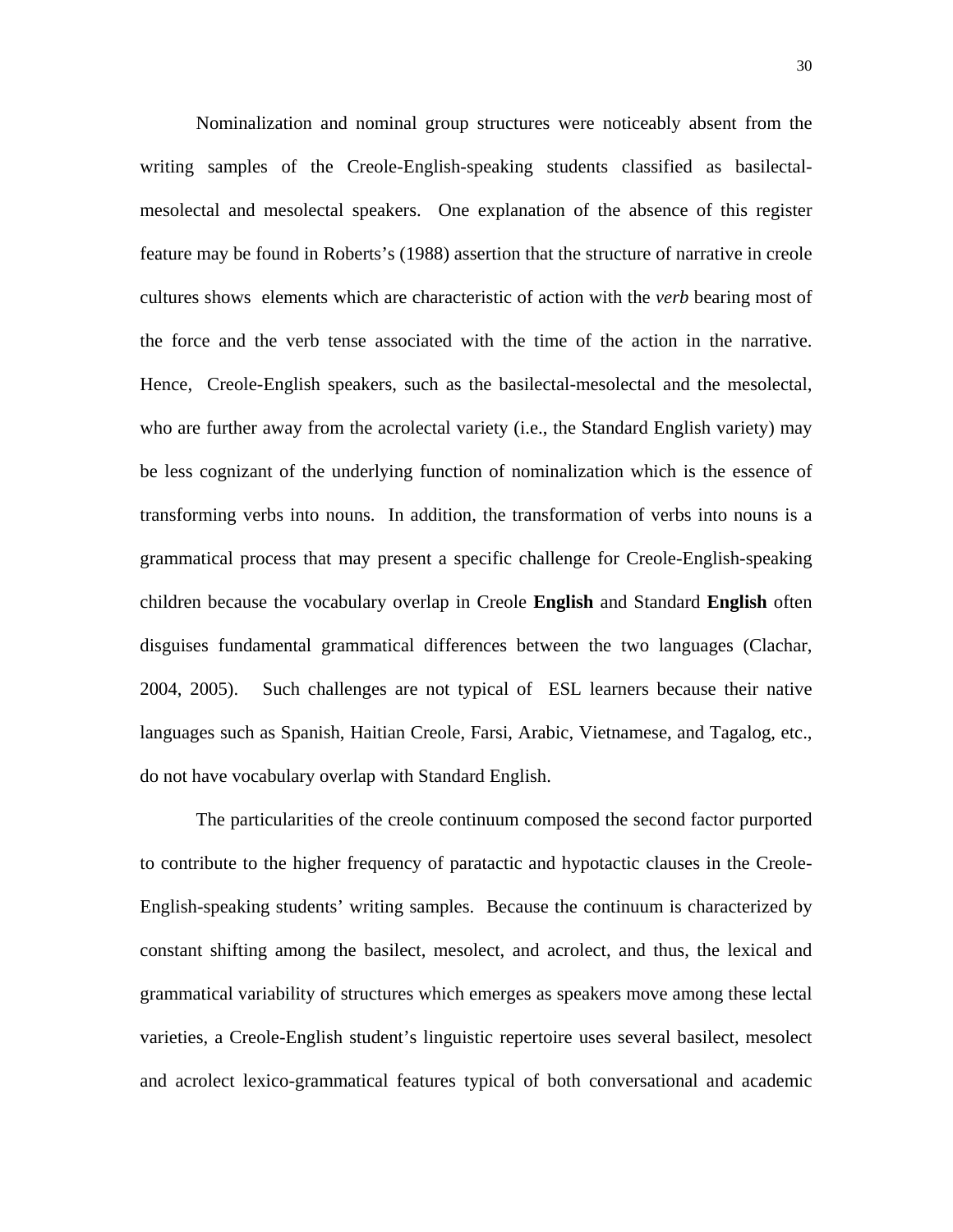registers. Moreover, in the transitional zone between the mesolect and the acrolect of the continuum, there are lexico-grammatical features such as conjunctions and subordinators which belong to the acrolect (the Standard English variety) as well as the mesolect, where they are used to calque a number of creole functions, that is, functions typical of registers of conversational discourse due to the fact that English-based Creoles occur predominantly in spoken discourse. However, because Creole-English children are not entirely familiar with the lexical and grammatical register features of academic Standard English and they cannot easily match these features with the ones restricted to conversational discourse, they tend to transfer features such as paratactic and hypotactic clauses into their academic expository texts. It is interesting to note that the most English proficient creole-speaking students (classified in this study as mesolectal-acrolectal) exhibited a much lower use of the paratactic-hypotactic clause structures in their writing (15.2% usage of paratactic clauses and 16.4% usage of hypotactic clauses) compared with basilectal-mesolectal (41.2% paratactic usage; 30.4% hypotactic usage) and mesolectal (31.7% paratactic usage; 32.0% hypotactic usage). Table 2 provides this information.

The confluence of these writing challenges is that the linguistic repertoire of a Creole-English speaker ranges along a continuum and, as a result, there is a constant bidirectional shifting between two polar varieties (the creole and Standard English) which are typologically and genetically different from each other (Alleyne, 1980). Between these polar varieties exists a great deal of variability ranging from the basilectal speech (the conservative creole in the strict sense) to the mesolectal varieties (the intermediate, less creolized varieties) to the acrolect (the Standard English variety). That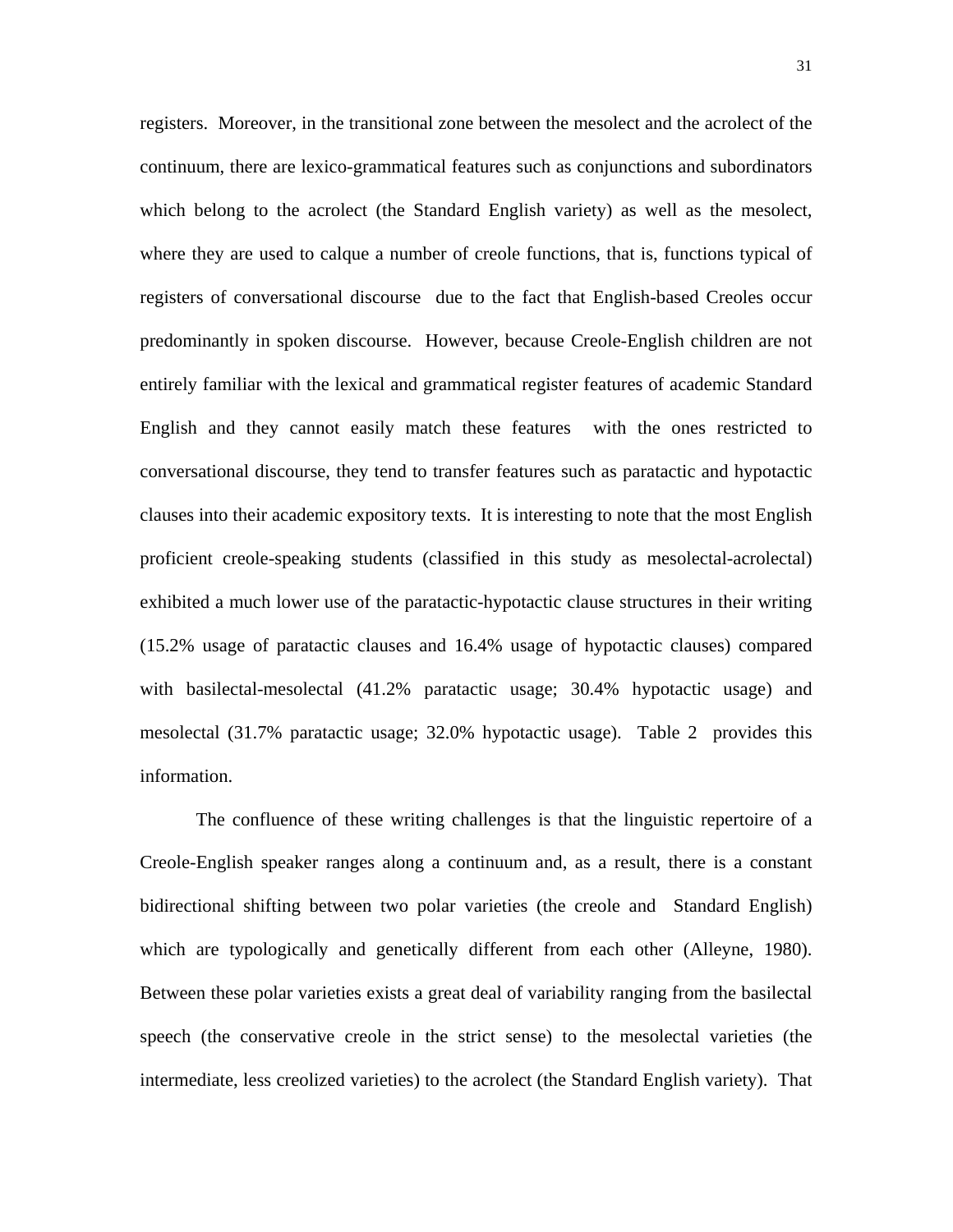is, any variable, whether it be morphological, syntactic, or lexico-semantic, can have as its variants features that can be identified with the basilect features and features that can be identified with the intermediate mesolectal varieties of the continuum. The intermediate varieties can be conceptualized as approximations to Standard English or the reverse, approximations to the creole with respect to their formal linguistic properties (Rickford, 1987). This means that Creole-English children acquiring Standard English, and more specifically, the register features of written academic English are likely to exhibit considerable variation regarding the creole influence on their written English interlanguage. This phenomenon was clearly evident. The data showed the extent to which Creole-English students had moved toward the acrolectal end of the continuum**:** basilectal-mesolectal used a higher percentage of clause-structuring strategies typical of registers of speech (paratactic and hypotactic clause-chaining) whereas the more proficient mesolectal-acrolectal used a higher percentage of clause-structuring strategies typical of registers of academic discourse (35.1% usage of main clauses and 36.3% usage of embedded clauses). Table 2 gives the details on percentage of clause types used by the subjects.

**Research Question 3 : How can the findings from the study inform teachers of the linguistic complexity of academic discourse? How does this complexity differ with respect to the challenges faced by Creole-English-speaking children versus challenges faced by ESL children?** 

 The data indicated that within the basilectal and mesolectal range of the continuum, Creole-English children show a different profile of writing development from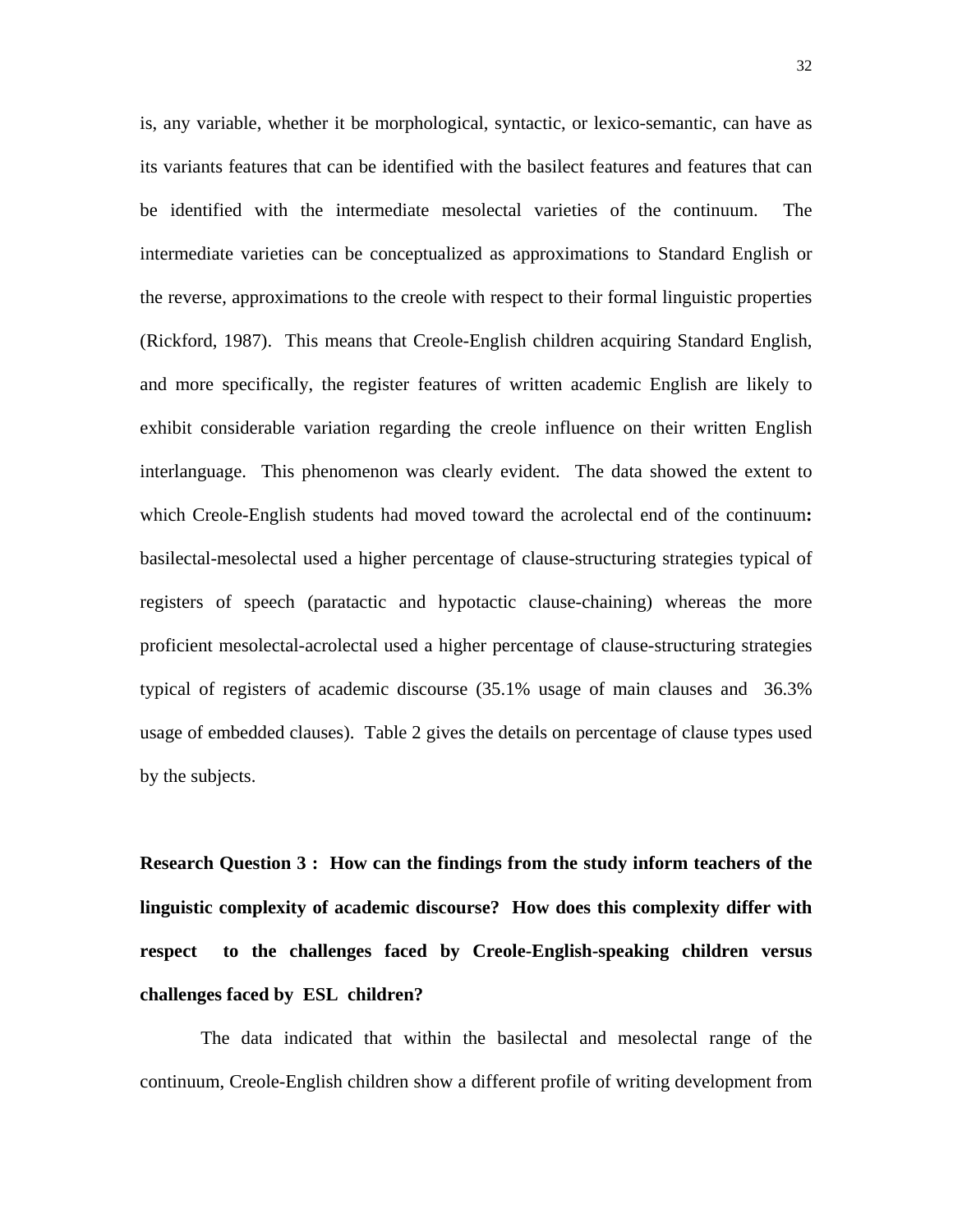ESL children, therefore, different pedagogical strategies are needed for Creole-English students at different stages of the curriculum. Students who are mainly basilectal and mesolectal speakers would greatly benefit from a writing program that helps them enhance their awareness of the differences between the Standard English input they receive and their own written production. Such a program should include literature by Caribbean writers who use both Creole English and the Standard, allowing students to perceive how features of both languages are similar and different and, ultimately, how similarities often disguise differences. Such specialized pedagogical strategies are not likely to become the focus in ESL literacy programs and thus, such programs cannot meet the needs of Creole-English children (Clachar, 2004).

It is obvious that the challenges related to register features of academic writing lie in an understanding of nominalization, nominal group structures, clause-structuring strategies, and paratactic conjunctions in clause combining. In order to write academic texts, students need to develop an awareness of the register features of the language of schooling, moving from writing procedural recounts to creating explanations that draw on lexical and grammatical choices based on explicit recognition of the function of academic registers. Children who speak English-based Creoles have difficulties building a separate mental representation for Standard English because of the blurred boundaries between Standard and Creole English and their habit of constantly shifting back and forth between these varieties. There are two consequences associated with this phenomenon. First, Creole- English speakers (like speakers of other nonstandard varieties of English such as African-American Vernacular English) may believe that they already know Standard English and thus, may not be motivated to confine themselves to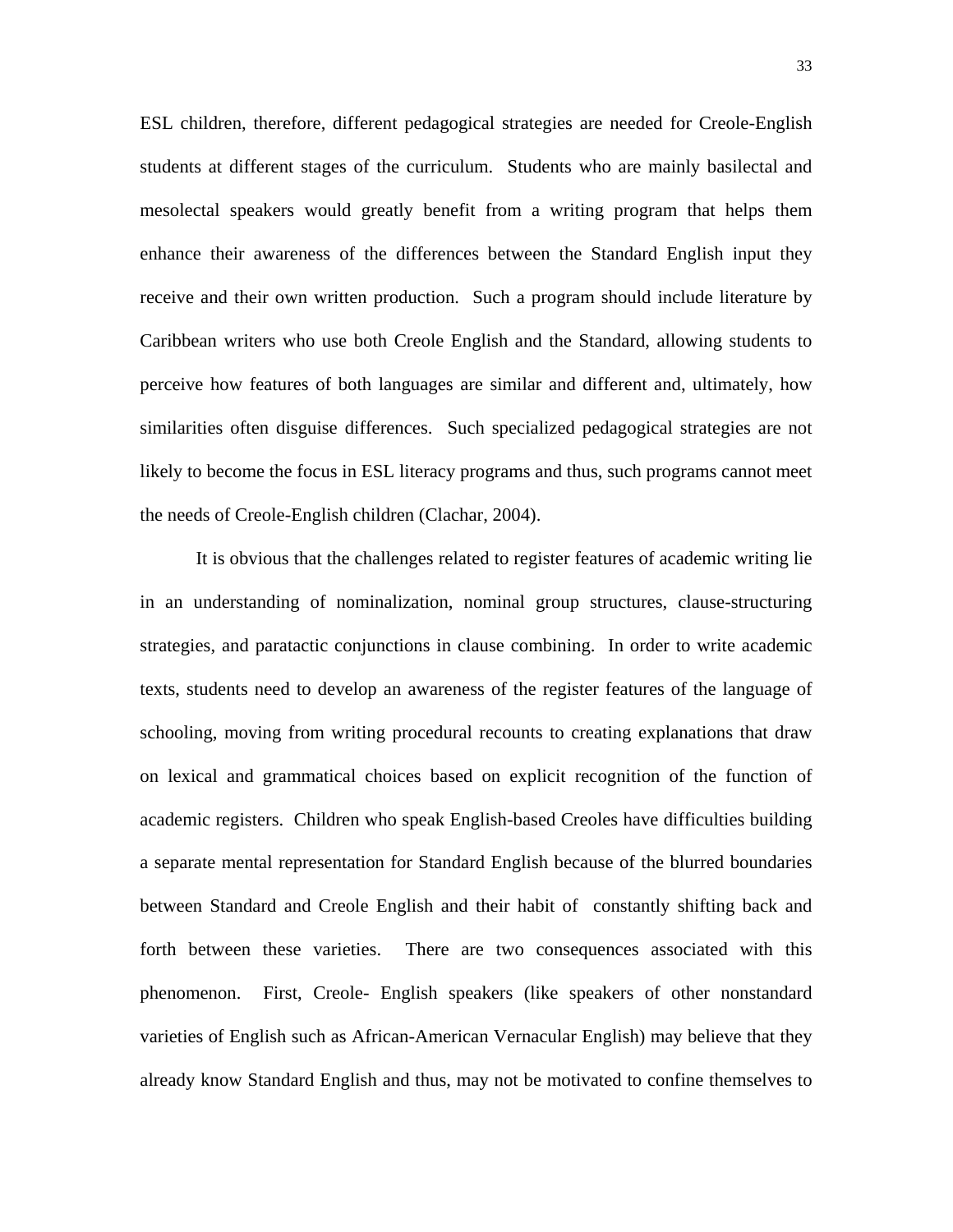Standard English patterns in their writing. Second, they may not recognize new English structures and new register features of academic English taught to them and, therefore, fail to use these register features. (See Craig, 1998). Such literacy concerns are not typical of ESL students.

## **Conclusion**

The goal of the study was to point out that the concept English as a second language (ESL) learner can be misleading particularly when Creole-English-speaking children, who are neither native nor nonnative (i.e., ESL) learners of English, become the focus of second-language-acquisition research. The study also submits that even when Creole-English speakers' writing behaviors are examined, their challenges suggest they do not represent a homogenous group of learners and therefore, their literacy needs cannot be addressed by an ESL curriculum in the public schools, but rather by one that attends to their specific writing difficulties. The findings related to Creole-English and ESL children's use of clause structure in the acquisition of academic writing provide a useful starting point for examining what develops in the development of writing and for understanding the complexities of language challenges faced by different ethnolinguistic populations whose linguistic profile do not place them in the traditional languageacquisition paradigm typical of the United States educational system. The research on clause structure provided an understanding of the difficulties involved in acquiring facility with academic register features and why lower- and working-class children who speak nonstandard dialects of English must be explicitly taught the lexical and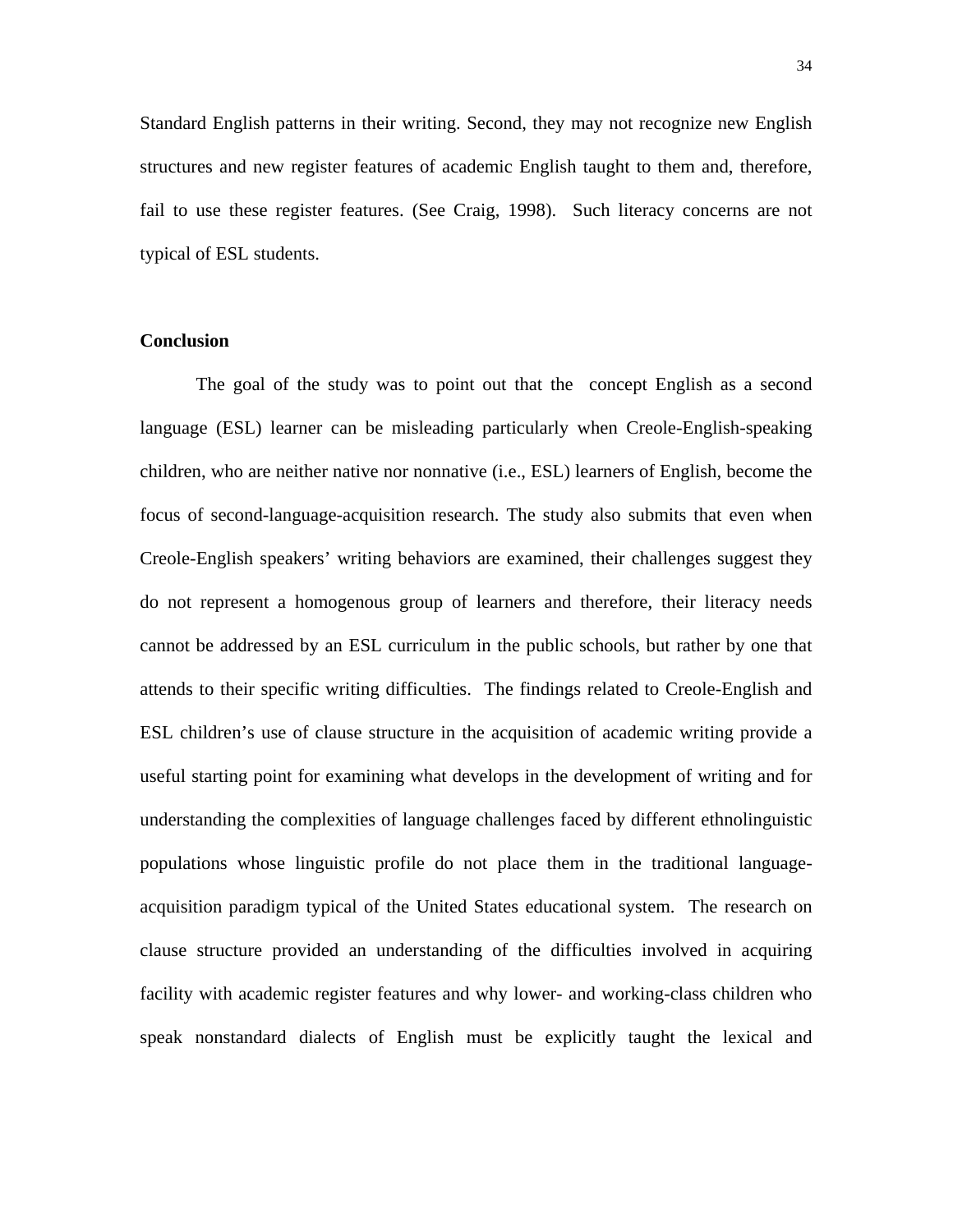grammatical resources that are *functional* for analyzing the academic texts they read and for transferring these resources to the academic texts they write.

#### **Notes**

- 1. The justification for classifying Creole English varieties as dialects of English is based on historical factors. The post-emancipation period in the Anglophone Caribbean was marked by the attenuation of social, political, and economic barriers between whites and non-whites (e.g.,field slaves, house slaves, and a "middle group" of artisans, headmen, drivers, etc.) which gave rise to different degrees of linguistic acculturation in the direction of the standard English variety (Alleyne, 1980, p. 184). Consequently, a spectrum of varieties - from the most conservative creole (lexically related to the Standard English variety) to intermediate varieties has emerged. The intermediate varieties exhibit clear instances of lexical and grammatical overlap with the local Standard, even though Winford (1994) cautions that these varieties also show significant dissimilarities with the Standard.
- **2.** ESD is the abbreviation for English as a second dialect which is distinguished from ESL, the abbreviation for English as a second language. Speakers of nonstandard dialects of English such as Creole English and the African-American Vernacular English are individuals for whom Standard English is a second dialect.
- **3.** I use the term "children from an oral tradition" to mean children whose first or home language occurs predominantly in conversational discourse, has no standardized orthography, and therefore, is not generally used in school-based textbooks.
- **4.** The morphosyntactic strategy of s*erialization* in which a series of two or more verbs are strung together without a conjunction or complementizer, is frequently found in Caribbean Creoles. Holm (1988) posits that the "combined meaning of serial verbs can be seen as falling into several categories" (p. 183). One such semantic category conveys a sense of direction in which the verb "come" expresses the idea of "movement toward" and the verb "go" suggests the opposite: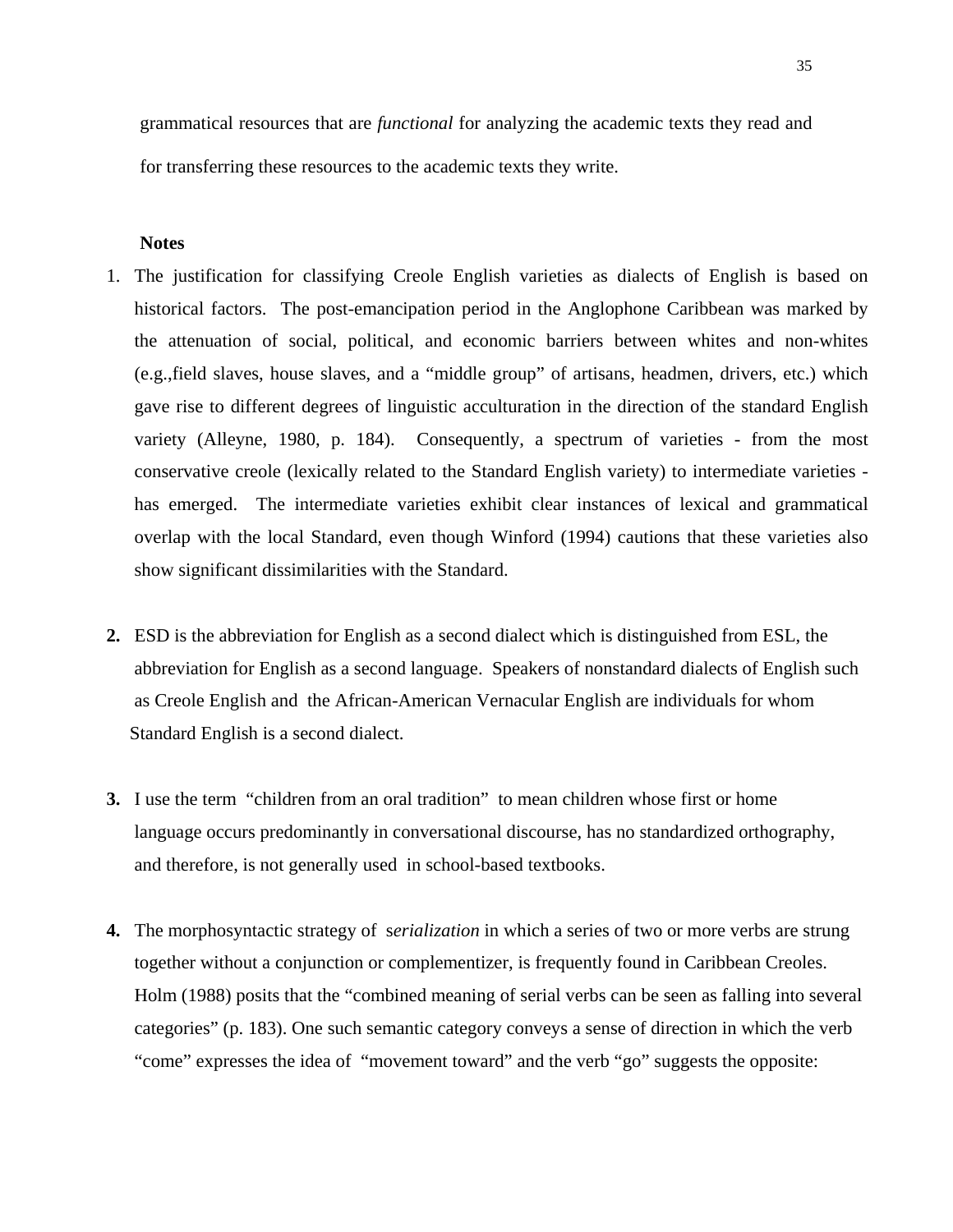"movement away from" (p.183). The following examples from Guyanese Creole and Jamaican Creole (Alleyne, 1980, p.12) are illustrative:

Dem kya i kom gi wi.

They carry it come give we. [= They brought it to us.]

 Dem ron go lef im. They run go leave him. [= They ran away from him.]

#### **References**

- Alleyne, M. (1980). *Comparative Afro-American: A historical-comparative study of English-based Afro-American dialects of the New World.* Ann Arbor, MI: Karoma Publishers.
- Ball, A. (1991). Organizational patterns in the oral and written expository language of African- American adolescents, unpublished doctoral dissertation, Stanford University.
- Ball, A. (1992). Cultural preference and the expository writing of African-American adolescents. *Written Communication*, 9, 501-532.
- Ball, C. (2004). Repertoires of registers: Dialect in Japanese discourse. *Language and Communication,* 24, 355-380.
- Clachar, A. (2003). Paratactic conjunctions in creole speakers' and ESL learners' academic writing. *World Englishes,* 22, 271-289.
- Clachar, A. (2004). The construction of creole-speaking-children's linguistic profile and contradictions in ESL literacy programs. *TESOL Quarterly*, 38, 153 -165.
- Clachar, A. (2005). Creole-English speakers' treatment of tense-aspect morphology in English interlanguage written discourse. *Language Learning,* 55, 275-334.
- Colombi, M.C. (2002). Academic language development in Latino students' writing in Spanish. In M.. J. Schleppegrell & M..C. Colombi (Eds.), *Developing advanced literacy in first and second languages* (pp.1-19). Mahwah, N.J.: Lawrence Erlbaum Associates.
- Craig, D. (1998). Afta yu laan dem fi riid an rait de Kriiyol, den wa muo? Creole and the teaching of the lexifier language. Paper presented at the Third International Creole Workshop, Miami, FL.
- Cummins, J. (2000). *Language, power and pedagogy: Bilingual children caught in the crossfire.*  Clevedon, England: Multilingual Matters.
- DeCamp, D. (1971). Introduction: The study of pidgin and creole languages. In D. Hymes (Ed.), *Pidginization and creolization of languages* (pp.13-39). Cambridge: Cambridge University Press.

Eggins, S. (1994). *An introduction to systemic functional linguistics*. London: Pinter.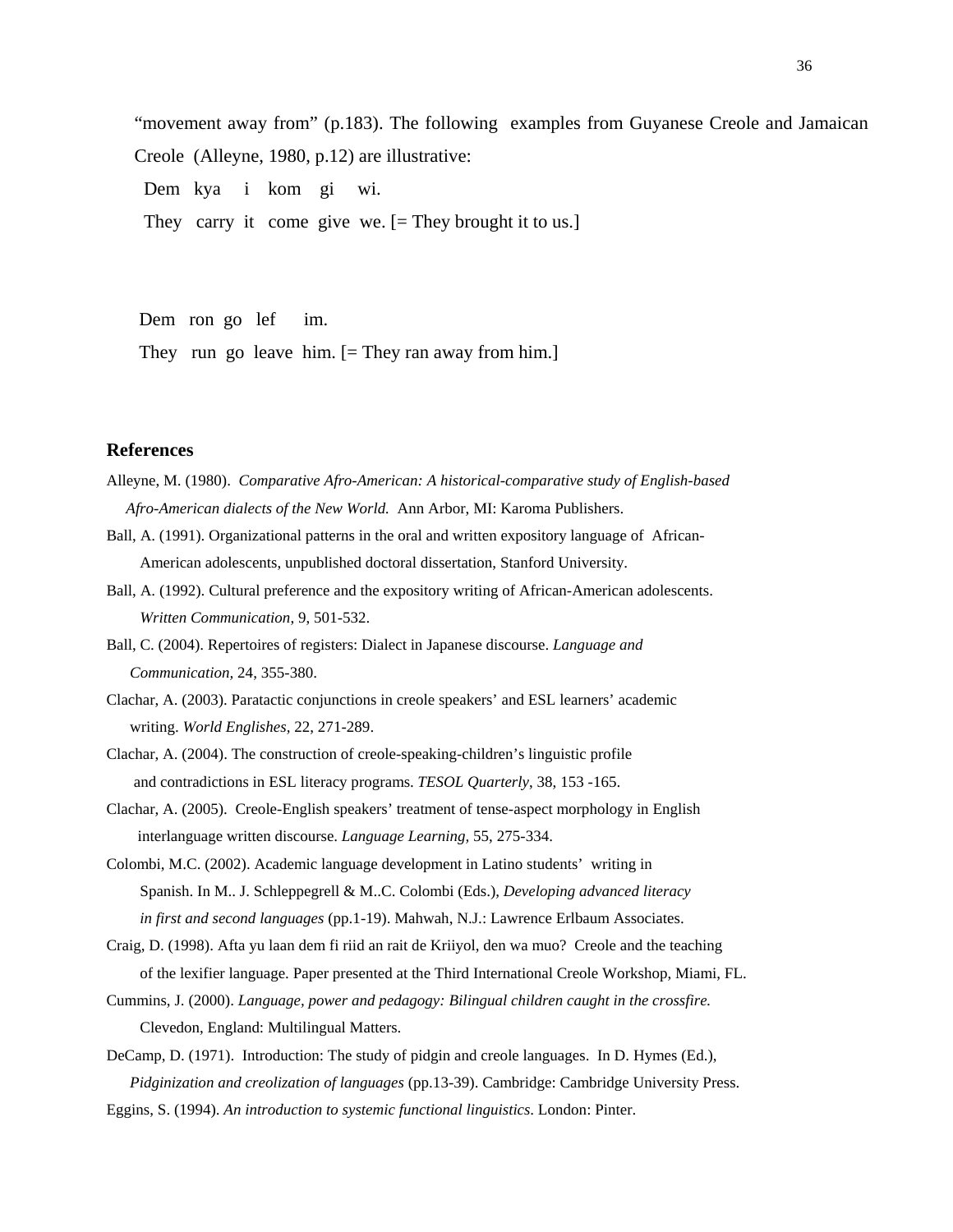Edmondson, W. (1981). *Spoken Discourse.* London: Longman

- Edwards, W. (1983). Code selection and shifting in Guyana. *Language in Society*, 12, 295-311.
- Halliday, M.A.K. (1982). How is a text like a clause? In S. Allen (Ed.), *Text Processing: Text analysis and generation, text typology and attribution* (pp.209-248). Stockholm: Almqvist and Wiksell International.
- Halliday, M.A.K. (1994). *An introduction to functional grammar* (2<sup>nd</sup> ed.). London: Edward Arnold.
- Halliday, M.A. K. & Hasan, R. (1989). *Language, context, and text: Aspects of language in a social-semiotic perspective* (2<sup>nd</sup> ed.). Oxford, England: Oxford University Press.
- Hamilton, R. P. (2001). The significance of learners' errors: A philosophical investigation of the interlanguage hypothesis. *Language and Communication*, 21, 89-103.
- Holm, J. (1988). *Pidgins and Creoles: Theory and structure. Volume I.* Cambridge: Cambridge University Press.
- Kutz, E. (1986). Between students' language and academic discourse: Interlanguage as a middle ground. *College English*, 48, 385-396.
- Le Page R. & Tabouret-Keller, A. (1985). *Acts of identity: Creole-based approaches to language and ethnicity.* Cambridge: Cambridge University Press.
- Martin, J.R. (1992). *English text*. Philadelphia: John Benjamins.
- Van Lancker-Sidtis, D. & Rallon, G. (2004). Tracking the incidence of formulaic expressions in everyday speech: Methods for classification and verification. *Language and Communication,* 24, 207-240.
- Rickford, J. (1987). *Dimensions of a creole continuum*. Stanford, CA: Stanford University Press.
- Roberts, P. (1988). *West Indians and their language*. Cambridge: Cambridge University Press.
- Schleppegrell, M. J. & . Colombi, M.C. (1997). Text organization by bilingual writers: Clause structure as a reflection of discourse structure. *Written Communication*, 14, 481-503.
- Schleppegrell, M. J. (2001). Linguistic features of the language of schooling. *Linguistics and Education,* 12, 431- 459.
- Schleppegrell, M. J. (2004). *The language of schooling: A functional linguistics perspective*. Mahwah, NJ: Lawrence Erlbaum Associates.
- Shaughnessy, M. P. (1977). *Errors and expectations: A guide for the teacher of basic writing.* New York: Oxford University Press.
- Whiteman, M. F. (1981). Dialect influence in writing. In M.F. Whiteman (Ed.). *Variation in writing: functional and linguistic-cultural differences.* (pp. 153-166). London: Routledge.
- Winford, D. (1993). Directional serial verb constructions in Caribbean English Creoles. In F. Byrne & J. Holm (Eds.), *Atlantic meets Pacific: A global view of pidginization and creolization.*( pp.183-203). Amsterdam: John Benjamins.